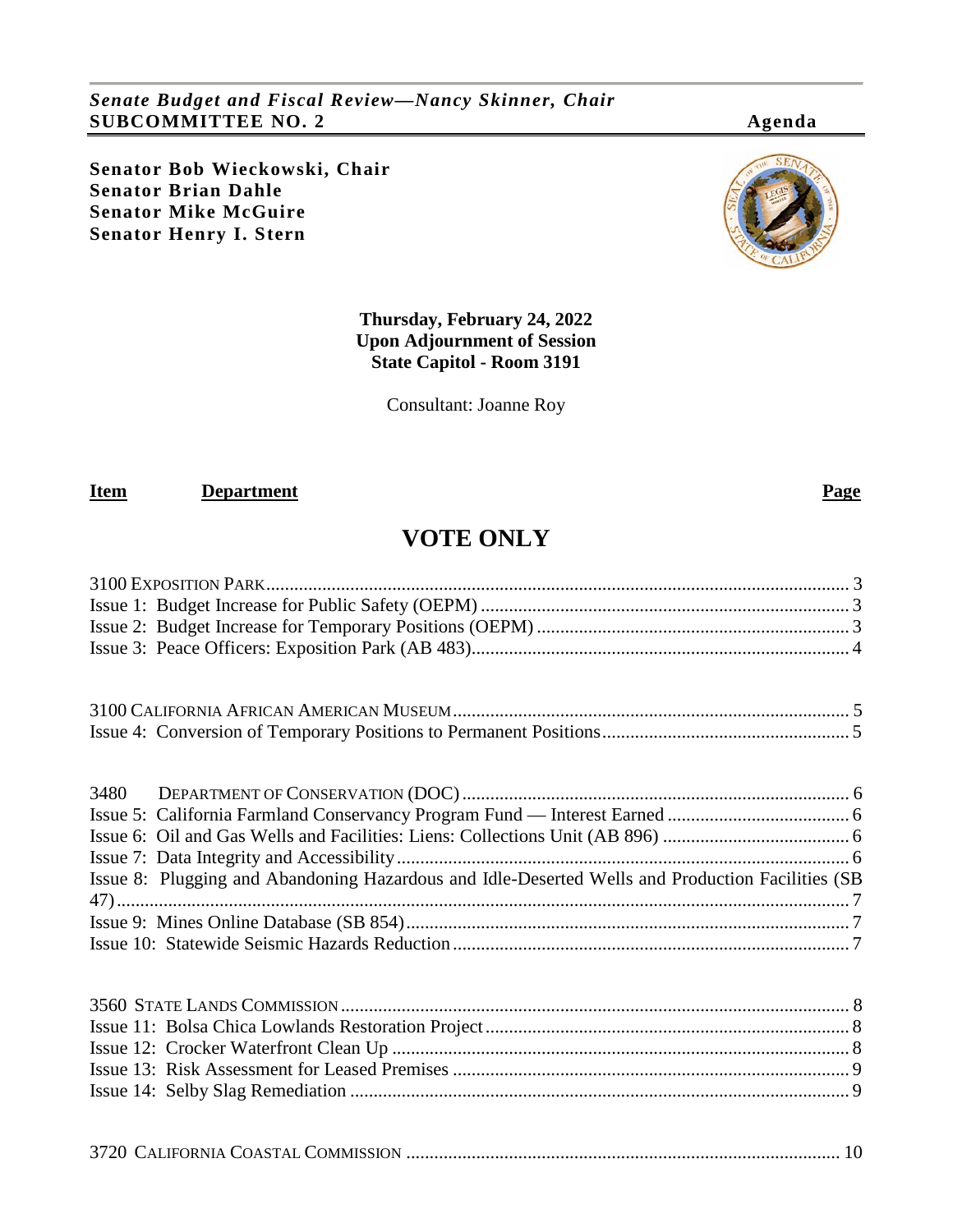| Issue 21: Tribal Lands Acknowledgment, and Interpretation, and Exhibit Improvements 14 |  |
|----------------------------------------------------------------------------------------|--|
|                                                                                        |  |

| 3820 SAN FRANCISCO BAY CONSERVATION AND DEVELOPMENT COMMISSION (SF BCDC)  15 |  |
|------------------------------------------------------------------------------|--|
|                                                                              |  |

| 3825 SAN GABRIEL AND LOWER LOS ANGELES RIVERS AND MOUNTAINS CONSERVANCY (RMC)  16 |  |
|-----------------------------------------------------------------------------------|--|
|                                                                                   |  |

## **DISCUSSION**

| Issue 24: California Geologic Energy Management Division (CalGEM): Mission Transformation and |  |
|-----------------------------------------------------------------------------------------------|--|
|                                                                                               |  |
|                                                                                               |  |

*Pursuant to the Americans with Disabilities Act, individuals who, because of a disability, need special assistance to attend or participate in a Senate Committee hearing, or in connection with other Senate services, may request assistance at the Senate Rules Committee, 1020 N Street, Suite 255 or by calling (916) 651-1505. Requests should be made one week in advance whenever possible.*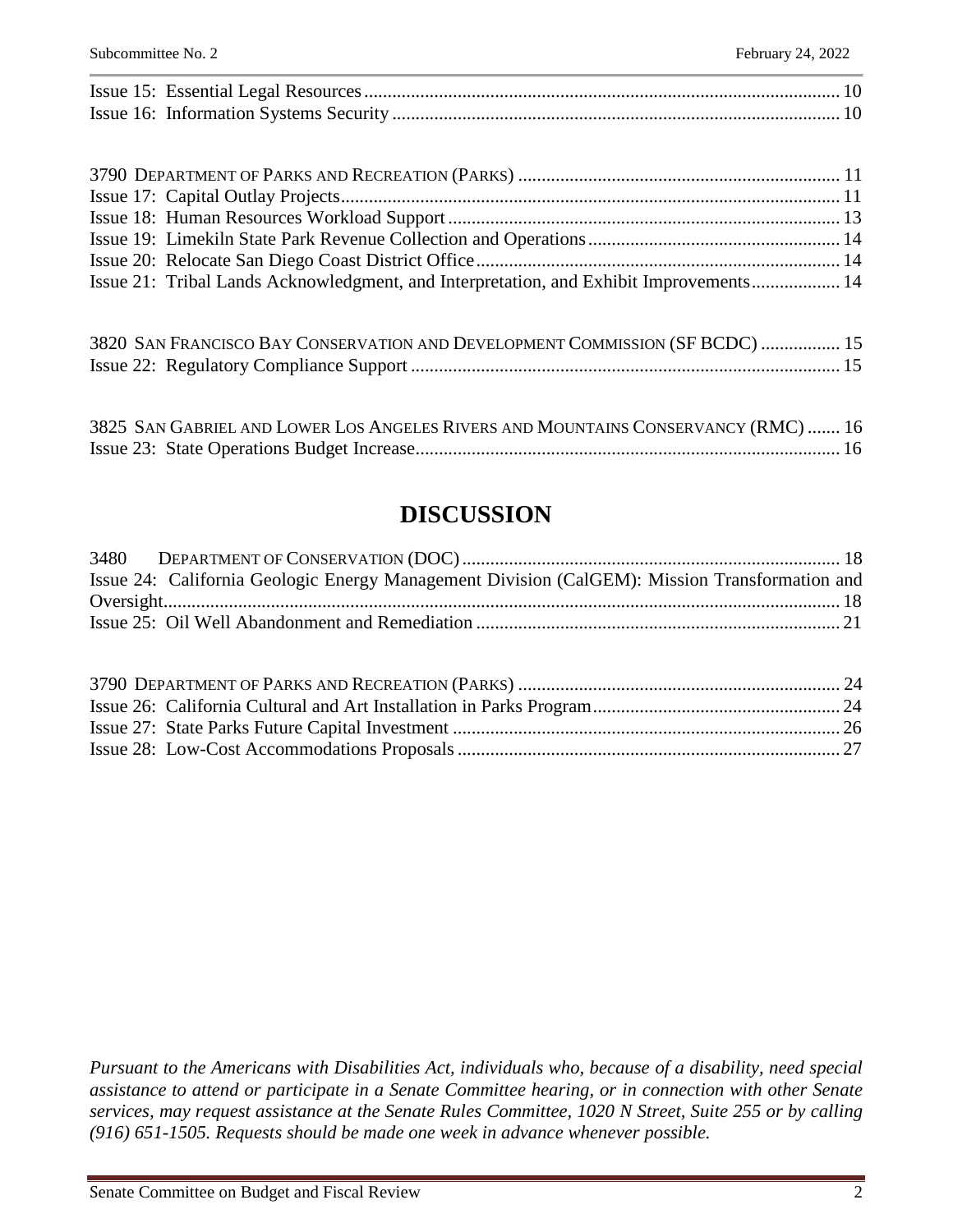# **VOTE-ONLY**

### <span id="page-2-0"></span>**3100 EXPOSITION PARK**

#### <span id="page-2-1"></span>**Issue 1: Budget Increase for Public Safety (OEPM)**

**Governor's Proposal.** The Governor's budget requests an ongoing reimbursement authority increase of \$850,000 to account for anticipated increases in reimbursable public safety expenses arising from the opening of the Lucas Museum of Narrative Art (LMNA) and increased activity throughout the Park. The Lucas Museum of Narrative Art has expressed interest in utilizing the Department of Public Safety (DPS) Officers for security on the exterior of the Museum to create seamless exterior public safety coverage on a reimbursable basis. This increase to the department's reimbursement authority would allow the department to adequately provide public safety services. The current staffing level and reimbursement authority would be insufficient to cover the needs of LMNA. The museum is creating 11 acres of new park space that is expected to bring hundreds of thousands of visitors each year. This type of activity has not been accounted for under our current staffing levels. The DPS provides public safety services to other park entities on a reimbursable basis, so this would align with past and current practice and policy.

**Background.** The OEPM and LMNA entered into a lease and agreement on July 28, 2017. The museum is scheduled to open in in the next two years and will be approximately 300,000 square feet, will feature close to 100,000 square feet of gallery space, two state-of-the-art cinematic theaters, numerous dedicated spaces for learning and engagement, restaurants, retail, and event space. The LMNA is slated to bring numerous public programming and special events to Exposition Park.

#### **Staff Recommendation. Approve as budgeted.**

#### <span id="page-2-2"></span>**Issue 2: Budget Increase for Temporary Positions (OEPM)**

**Governor's Proposal.** The Governor's budget requests \$100,000 Exposition Park Improvement Fund ongoing to support temporary positions to assist with cyclical surges in park activity due in part to lost opportunities during the COVID 19 stay at home orders and normal seasonal park activity trends. As a result of a 15-month hiatus in events and park activity, there has been a significant spike in events, visitors, museum attendance and activity throughout the Park. In addition to the surge, the Park also experiences major spikes and lulls in activity throughout the year, which create immediate short-term staffing needs. Temporary help would increase OEPMs capacity to respond to the growing needs to collect revenue and render required services on a seasonable basis.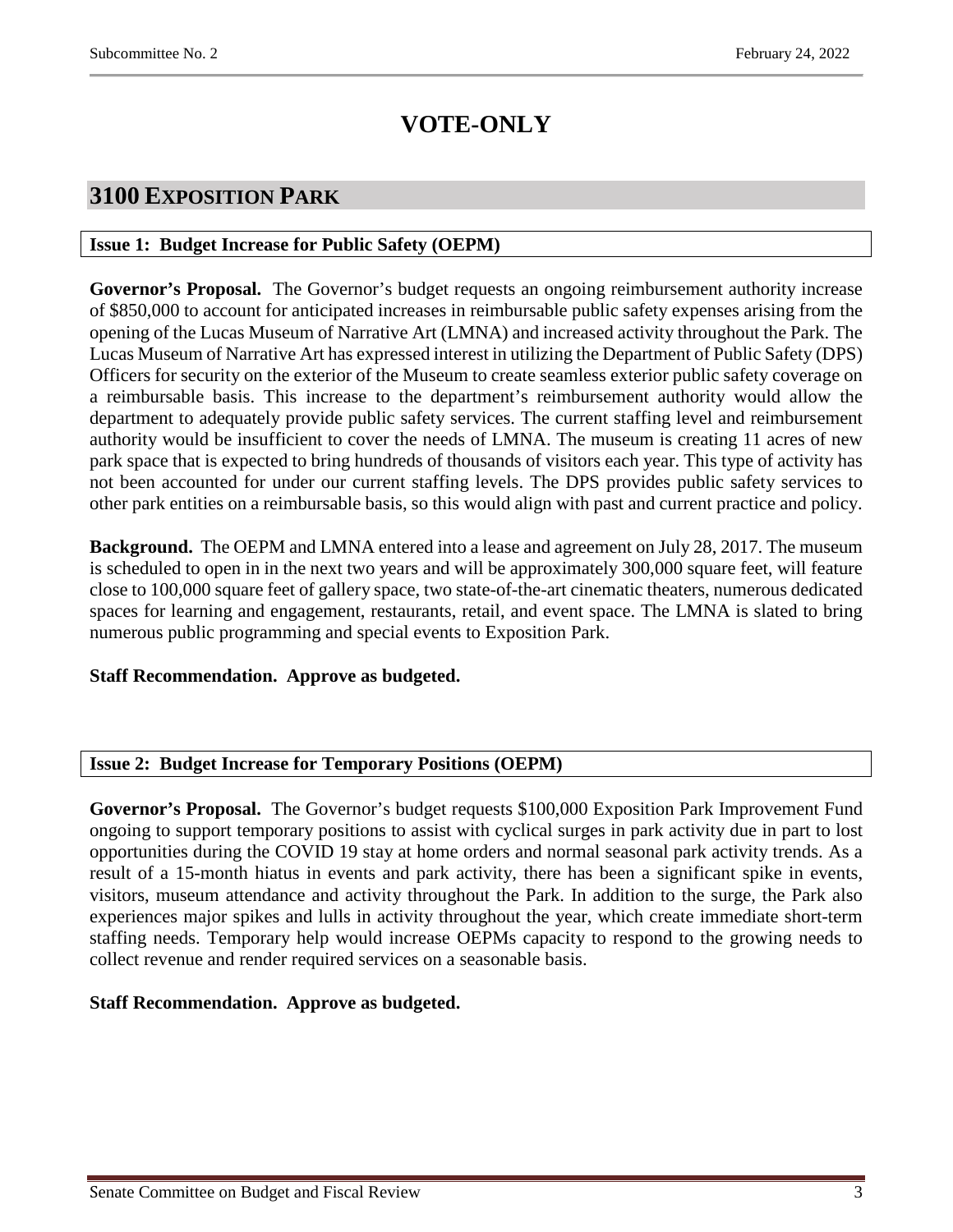#### <span id="page-3-0"></span>**Issue 3: Peace Officers: Exposition Park (AB 483)**

**Governor's Proposal.** The Governor's budget requests \$2.115 million one-time General Fund, \$265,000 ongoing General Fund, and two full-time ongoing positions for compliance with AB 483 (Jones-Sawyer), Chapter 411, Statutes of 2021, Peace officers: California Science Center and Exposition Park. These resources will support all one-time and ongoing activities and administrative support for AB 483 which grants peace officer status to security officers appointed by the Exposition Park Manager, as specified, and clarifies the training requirements for those peace officers.

OEPM's Department of Public Safety (DPS) officers are regularly called upon to enforce state law and local ordinances. In addition, officers assist allied agencies such as the Los Angeles Police Department, Los Angeles Sheriff's Department and California Highway Patrol with surveillance and investigation of criminal activity. Gaining peace officer status affords the DPS officers the same authorities and responsibilities as their fellow allied agencies. When public safety issues arise in and around Exposition Park, DPS officers must respond in a way that best protects the public.

**Background.** *AB 483 (Jones-Sawyer).* AB 483 grants peace officer status to security and safety officers at the California Science Center at Exposition Park, and requires these officers to complete the Commission on Peace Officer Standards and Training (POST) certified regular basic training course.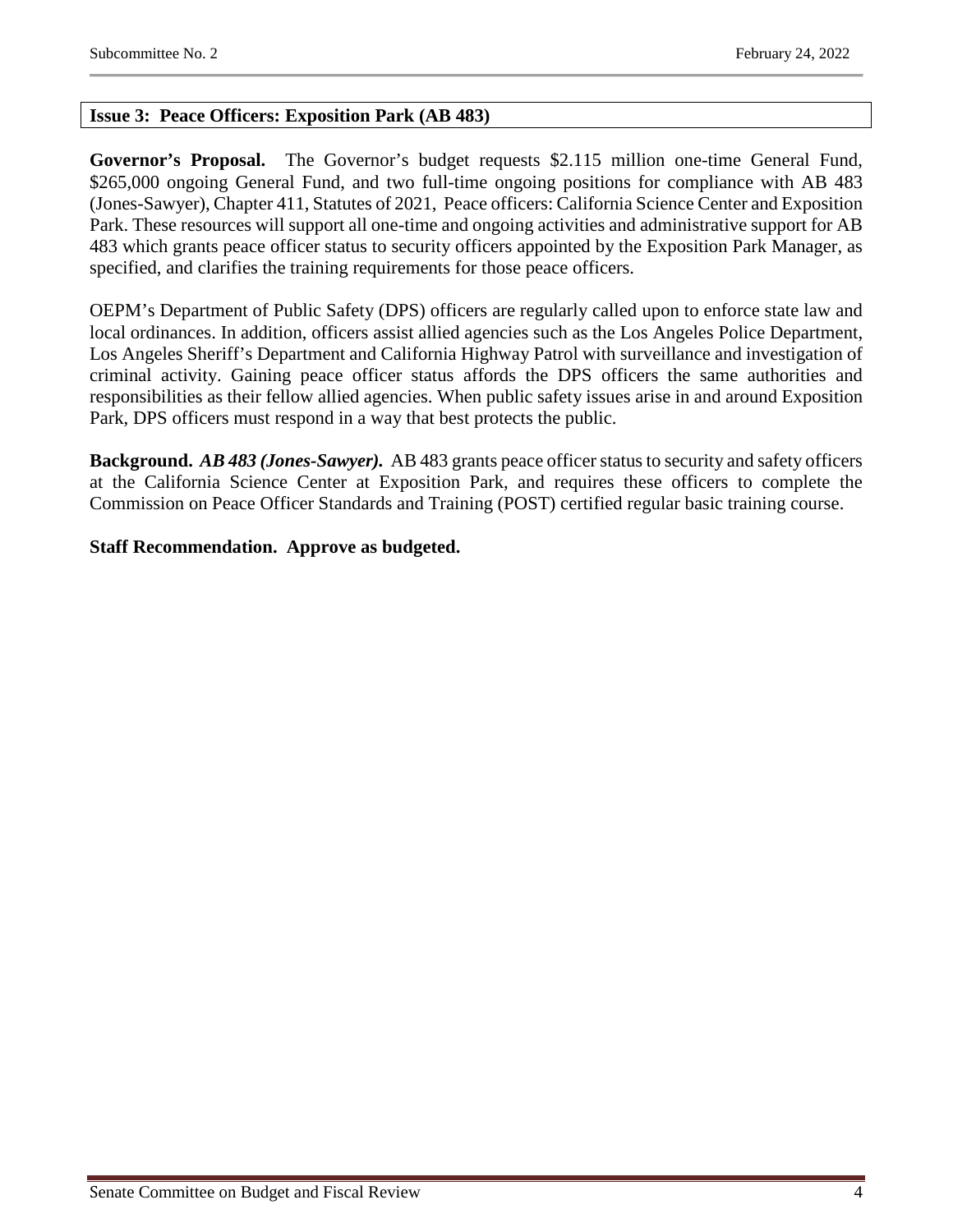### <span id="page-4-0"></span>**3100 CALIFORNIA AFRICAN AMERICAN MUSEUM**

#### <span id="page-4-1"></span>**Issue 4: Conversion of Temporary Positions to Permanent Positions**

**Governor's Proposal.** The Governor's budget requests authority to establish a permanent position that will fill a critical administrative role in the department. No increase in funding is being requested. The position, a Staff Services Analyst, was originally filled as a temporary appointment and will expire on November 22, 2022.. This position is responsible for performing analysis of the procurement needs of the curatorial and exhibitions departments, including managing budgets, contracts, purchase orders, and vendor agreements, and is a liaison between the accounting, curatorial/education, and executive functions of the museum.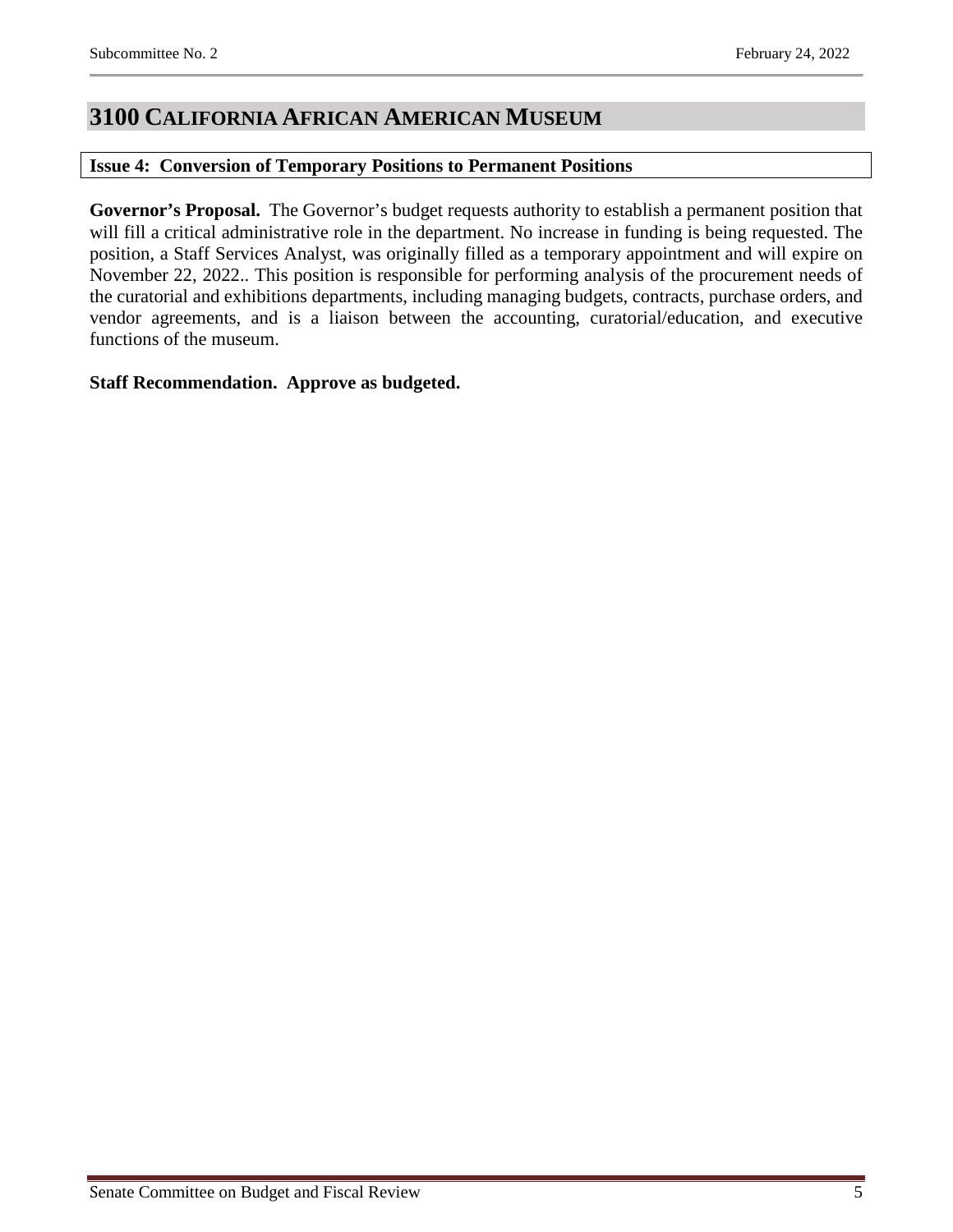### <span id="page-5-0"></span>**3480 DEPARTMENT OF CONSERVATION (DOC)**

#### <span id="page-5-1"></span>**Issue 5: California Farmland Conservancy Program Fund — Interest Earned**

**Governor's Proposal.** The Governor's budget requests a one-time increase in expenditure authority for \$61,000 for the interest earned on the donated funds. The Division of Land Resource Protection received funds donated in 2013 to the California Farmland Conservancy Program Fund (Item 3480-001-0867). The donated amount of \$454,000 has incurred interest income, increasing the fund balance to \$515,000. Public Resources Code (PRC) Section 10230 states that the donated funds may be spent as part of the continuous appropriation. PRC Section 10230 does not include language to permit the expenditure of interest income for this item.

#### **Staff Recommendation. Approve as budgeted.**

#### <span id="page-5-2"></span>**Issue 6: Oil and Gas Wells and Facilities: Liens: Collections Unit (AB 896)**

**Governor's Proposal.** The Governor's budget requests one Associate Governmental Program Associate (AGPA) and funding with a total of \$154,000 in first year and \$140,000 ongoing to impose a claim and lien upon real property owned by any oil and gas operator for nonpayment of idle well fees and estimated costs for plugging and abandoning wells and other remediation work for purposes of implementing AB 896 (Bennett), Chapter 707, Statues of 2021.

**Background.** *AB 896 (Bennett)*. AB 896 requires the establishment of a collections unit at the Geologic Energy Management Division (CalGEM) in DOC. The bill also expands the Supervisor's ability to impose a claim and lien upon the real property in the state owned by any operator or responsible party of an oil or gas well under specified conditions.

#### **Staff Recommendation. Approve as budgeted.**

#### <span id="page-5-3"></span>**Issue 7: Data Integrity and Accessibility**

**Governor's Proposal.** The Governor's budget requests sixteen permanent positions and funding for document remediation for CalGEM and an appropriation increase of \$3.261 million in 2022-23, and \$3.046 million ongoing Oil, Gas and Geothermal Administrative Fund to increase functionality of WellSTAR and strengthen data integrity, accessibility, reliability and consistency for internal and external use.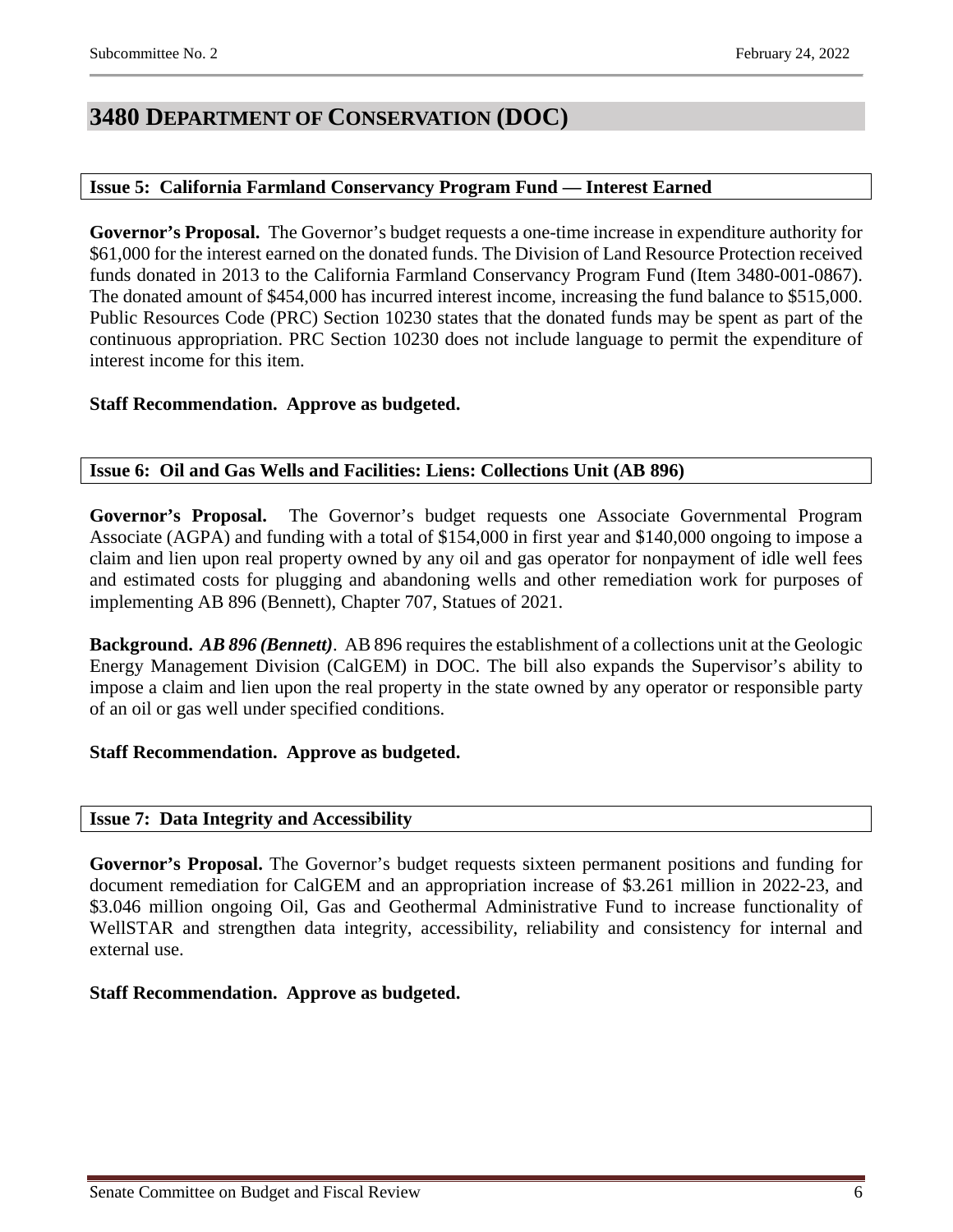#### <span id="page-6-0"></span>**Issue 8: Plugging and Abandoning Hazardous and Idle-Deserted Wells and Production Facilities (SB 47)**

**Governor's Proposal.** The Governor's budget requests an increase in annual expenditure authority to plug deserted wells and decommission deserted facilities from \$2 million to \$5 million beginning in 2022-23 to implement the provisions of SB 47 (Limon), Chapter 238, Statues of 2021. The Department also requests six permanent positions and \$150,000 in limited term annual contract expenditure authority for the 2022-23 fiscal year, with a total appropriation increase of \$3 million.

SB 47 increases the annual expenditure limit from the Oil, Gas, and Geothermal Administration Fund, the principal source of funding for CalGEM from a production fee assessed on oil and gas production in the state, for the plugging and abandonment of hazardous or idle-deserted wells to \$5 million.

#### **Staff Recommendation. Approve as budgeted.**

#### <span id="page-6-1"></span>**Issue 9: Mines Online Database (SB 854)**

Governor's Proposal. Due to the execution of SB 854 (Committee on Budget and Fiscal Review), Chapter 51, Statutes of 2018, the Governor's budget requests one permanent Information Technology Specialist position and an appropriation increase of \$197,000 in 2022-23, and \$185,000 ongoing from the Surface Mining and Reclamation Account to support the web application, security, compliance, backend database, functional enhancements and GIS integration of the Mines Online Document Storage (MODS) system.

#### **Staff Recommendation. Approve as budgeted.**

#### <span id="page-6-2"></span>**Issue 10: Statewide Seismic Hazards Reduction**

**Governor's Proposal.** The Governor's budget requests \$25.6 million General Fund in 2022-23, \$23.8 million in 2023- 24, and \$3.7 million ongoing and twenty-one permanent positions to mitigate the risk of loss of life and catastrophic economic impacts of future urban earthquakes in California.

**Background.** The state has fallen behind in current seismic hazard zone mapping due to a lack of consistent funding. Some maps are decades old, and others have not been updated enough to reflect the current geologic state with recent historical seismic data. Absence of up-to-date seismic hazard zone maps supported by data management of statewide geologic and geotechnical reports means that cities and towns are expanding or redeveloping without foundational understanding of seismic hazards and risks thereby putting new construction in harm's way and undermining the creation of a seismically resilient state. In addition, without updated seismic hazard zone maps the state will not have all the information needed to place future sensors to record the information needed to mitigate future impacts of loss of life and property. The state can mitigate the loss of both with improved and updated maps of seismic hazards in combination with higher quality ground motion data that together form the foundation for construction of life and cost saving, reliably earthquake resilient structures and communities.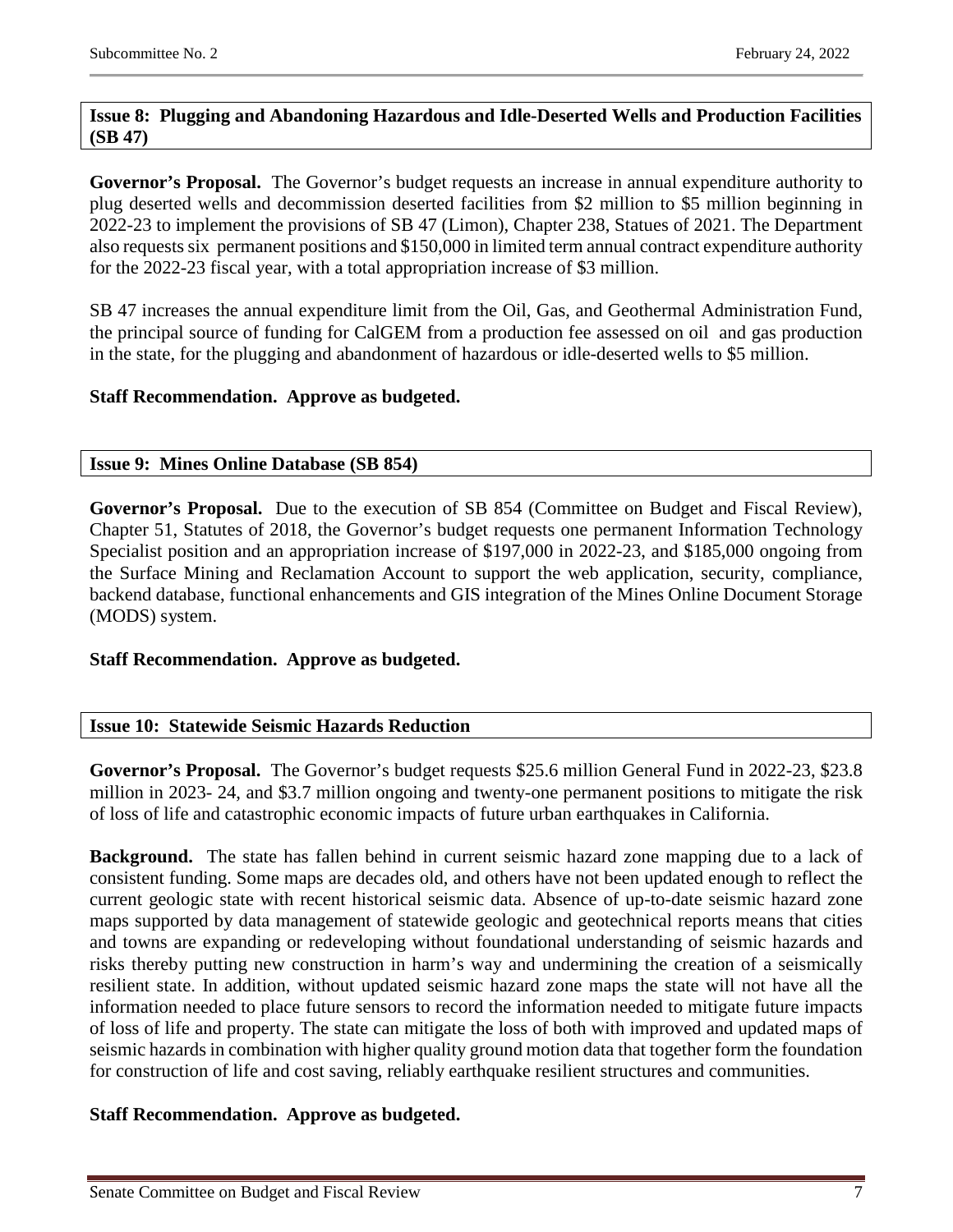## <span id="page-7-0"></span>**3560 STATE LANDS COMMISSION**

#### <span id="page-7-1"></span>**Issue 11: Bolsa Chica Lowlands Restoration Project**

**Governor's Proposal.** The Governor's budget requests \$2 million in 2022-23, \$2 million in 2023-24, and \$2 million in 2024-25 from the Environmental License Plate Fund for continued operations and management responsibilities for the Bolsa Chica Lowlands Restoration Project in Orange County. Operations and management costs average \$2 million annually, including required dredging, consultants, repairs, and other operational costs. The existing operations and maintenance fund for the Bolsa Chica Lowlands Restoration Project is nearly depleted and can no longer support baseline costs.

#### **Staff Recommendation. Approve as budgeted.**

#### <span id="page-7-2"></span>**Issue 12: Crocker Waterfront Clean Up**

**Governor's Proposal.** The Governor's budget requests \$2.165 million one-time General Fund appropriation to facilitate removal of deteriorated infrastructure located on sovereign land at the Crockett Waterfront, west of the I-80 Bridge. Restoration work is underway to remove the most hazardous conditions; however, additional funding is necessary to further removal efforts and secure the site.

The \$2.165 million funding for the site will be used for removal of dilapidated infrastructure and to secure the site, which addresses the immediate and critical needs, but will not fully restore the site. The restaurant previously located on the site has been removed; however, the pile and platform that supported the restaurant still need to be removed. Permanent fencing has been installed to prevent access to the deck area, but the restaurant platform is unsafe. The proposed \$2.165 million will cover the next steps of cleanup operations, including removal of the pilings and deck that supported the restaurant, unusable timber dolphins and fender piles in the derelict marina, and associated environmental review costs. However, until the site is fully restored, or a long-term tenant is secured with the financial wherewithal to manage the property, there will be ongoing pressure for the state to continue to expend resources for restoration activities at this site.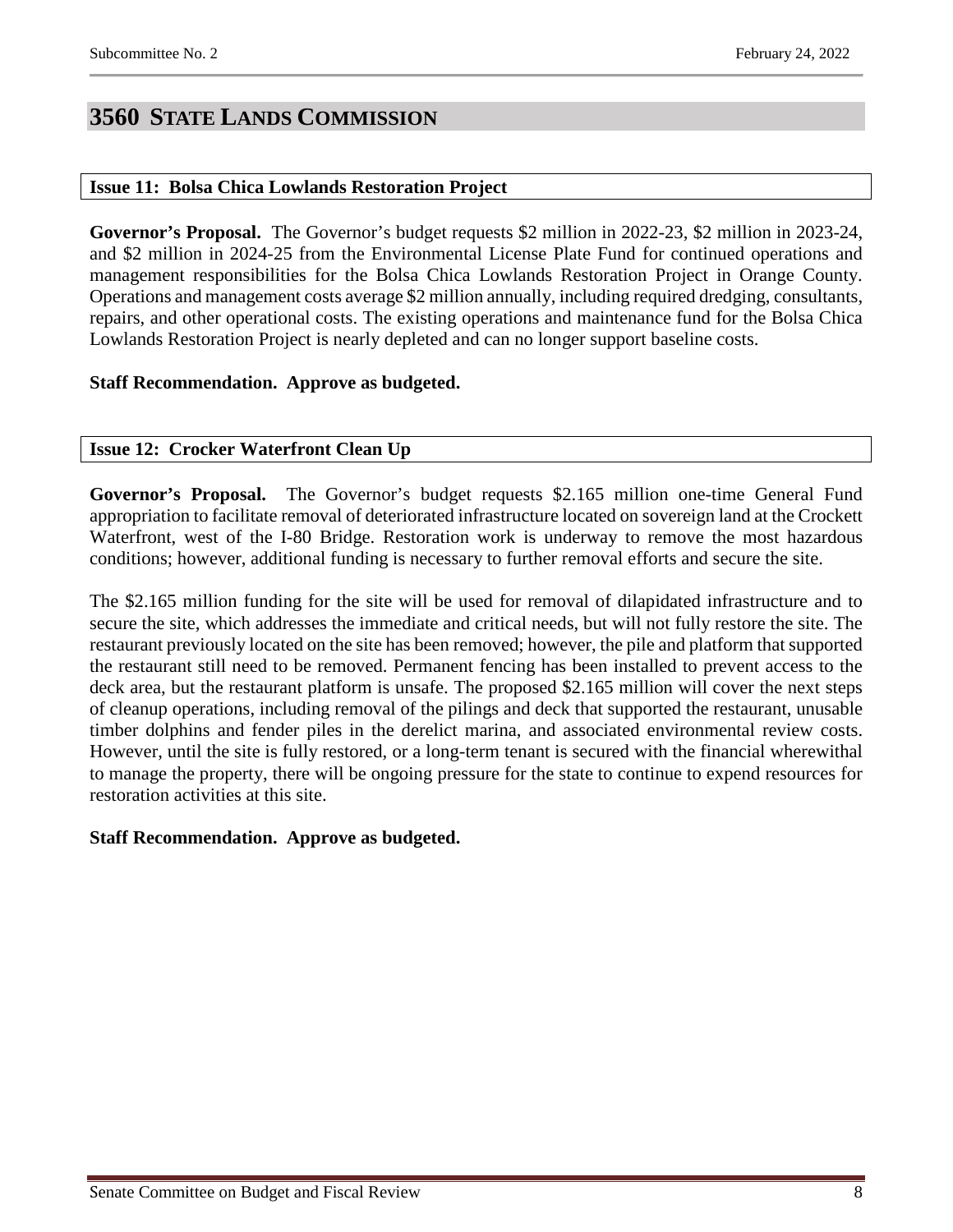#### <span id="page-8-0"></span>**Issue 13: Risk Assessment for Leased Premises**

**Governor's Proposal.** The Governor's budget requests \$500,000 one-time General Fund to secure a consultant to conduct a statewide risk assessment to determine the state's liability associated with the Commission's leased premises, and to establish criteria for and develop a framework to help staff calculate appropriate levels of insurance and bonding/security for leases.

The Commission lacks the expertise to conduct a risk analysis and is currently unaware of the comprehensive liability it faces. Without this knowledge, staff is unable to accurately determine insurance levels and bonding/security requirements. Establishing adequate insurance and bond/security to be borne by lessees will greatly minimize the legal liability from the use of the land and the financial burden to the State in the event that lessees are unable to meet their lease obligations regarding removal of improvements and restoration of the lease premises.

#### **Staff Recommendation. Approve as budgeted.**

#### <span id="page-8-1"></span>**Issue 14: Selby Slag Remediation**

**Governor's Proposal.** The Governor's budget requests \$1.625 million General Fund and \$2.65 million in reimbursement authority to accept cost-sharing contributions for the preliminary plans phase of the Remedial Action Plan (RAP) at Selby Slag.

Pursuant to a 1989 consent judgment, DTSC requires remediation of extensive heavy metal contamination on a 66-acre site at Selby, Contra Costa County. The state is obligated to pay a proportionate share of the hazardous waste remediation costs; the Commission's share of preliminary plans is 38 percent (\$1.625 million). The other two parties with proportionate shares are represented as reimbursement authority, with C.S. Land, LLC contributing 20 percent (\$855,000) and ASARCO the remaining 42 percent (\$1.796 million); the Commission will recover shared costs at the beginning of the phase from DTSC and C.S. Land, LLC.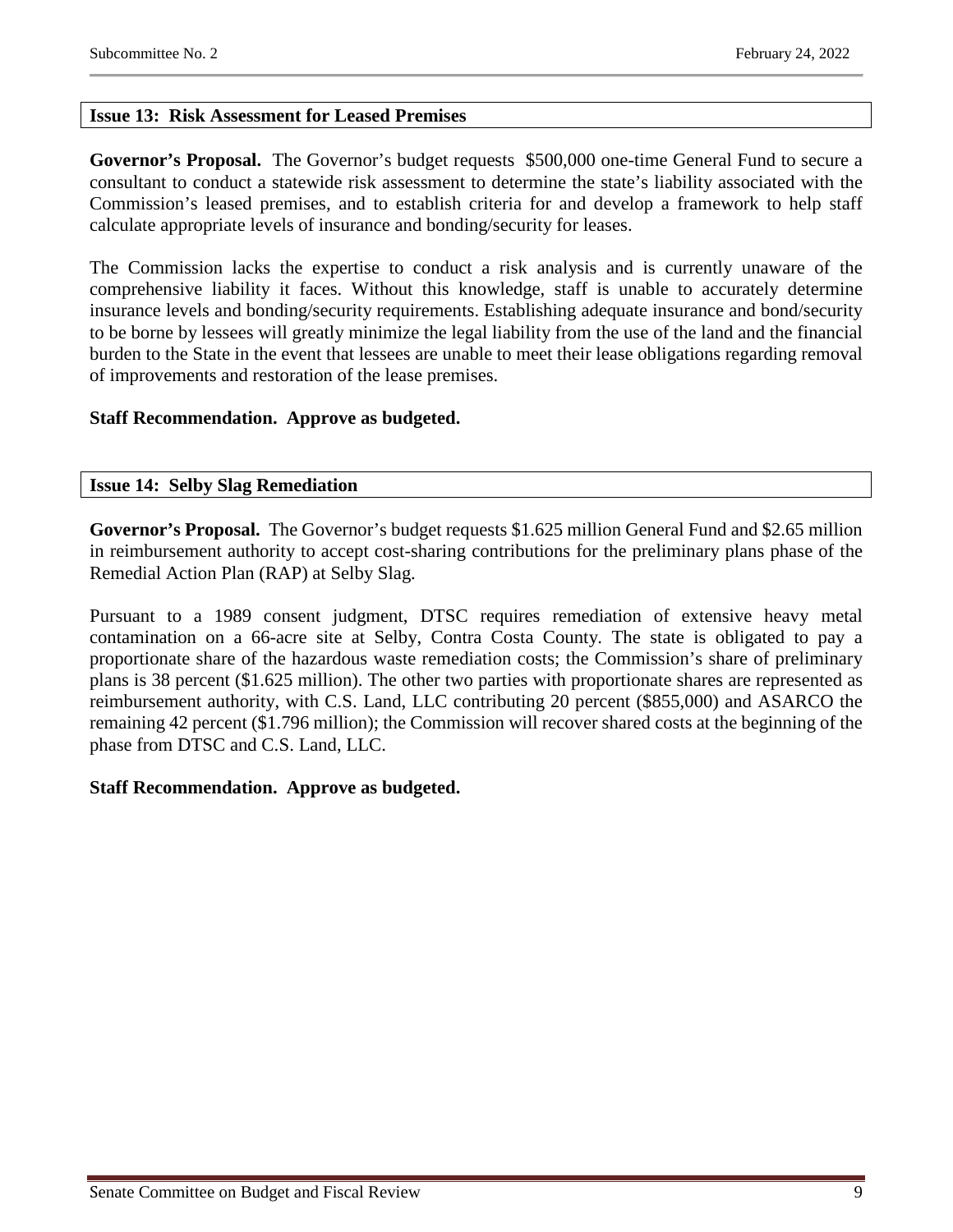## <span id="page-9-0"></span>**3720 CALIFORNIA COASTAL COMMISSION**

#### <span id="page-9-1"></span>**Issue 15: Essential Legal Resources**

**Governor's Proposal.** The Governor's budget requests \$275,000 General Fund ongoing to fund one Attorney III position. This position is needed to address the existing workload in the Legal Division, which has increased significantly in recent years. The Attorney III is needed to handle workload associated with litigation, which has roughly doubled since 2015, as well as review and processing of recorded documents for which there is a persistent backlog.

#### **Staff Recommendation. Approve as budgeted.**

#### <span id="page-9-2"></span>**Issue 16: Information Systems Security**

**Governor's Proposal.** The Governor's budget requests \$128,000 one-time General Fund to procure security upgrades and associated training to address network and systems security recommendations identified by the California Military Department Cyber Network Defense Team during Independent Security Assessments in 2017 and 2020.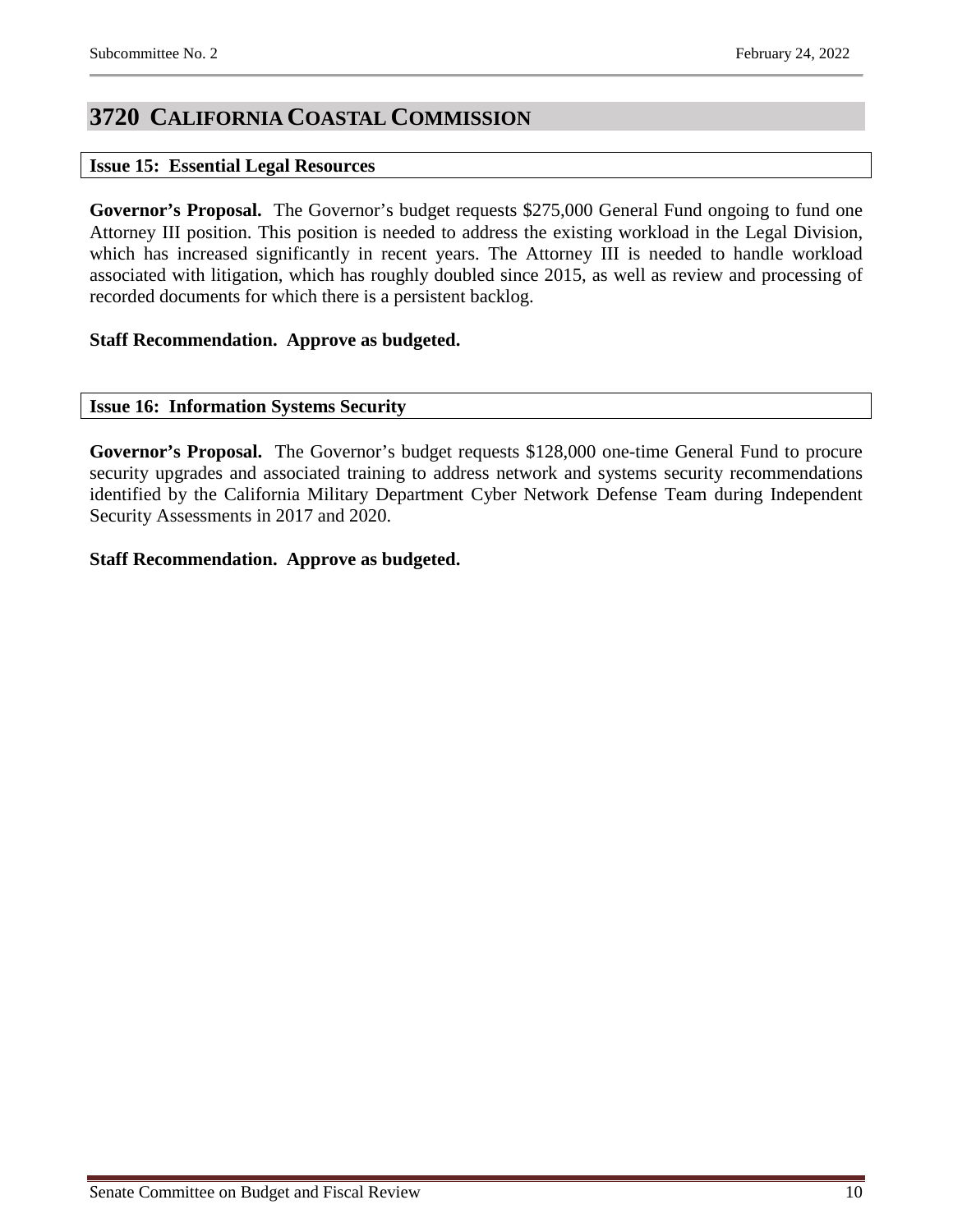### <span id="page-10-0"></span>**3790 DEPARTMENT OF PARKS AND RECREATION (PARKS)**

#### <span id="page-10-1"></span>**Issue 17: Capital Outlay Projects**

**Governor's Proposal.** The Governor's budget requests the following:

**BCP: Colonel Allensworth SHP: Visitor Center.** \$871,000 for Working Drawings. The project includes building a new visitor center to include reception area, conference/multipurpose room, cultural/interpretive room, theater room, staff offices, restrooms, and kitchen/break room.

**BCP: Fort Ross SHP: Visitor and Educational Improvements.** \$1.817 million for Working Drawings. The project includes construction of new cabin accommodations, demolition of existing cabins for tent camping, utility upgrades, stabilization of the Historic Lambing Barn, and adaptive rehabilitation of the historic structures for classrooms and interpretive areas.

**BCP: Humboldt Redwoods State Park: Replace Founders Grove Restroom**. \$190,000 from available Safe Drinking Water, Water Quality and Supply, Flood Control, River and Coastal Protection Fund of 2006 (Proposition 84) and \$442,000 State Park Contingent Funds for the working drawings phase of the Humboldt Redwoods SP Replace Founders Grove Restroom in Humboldt County. This project will demolish the existing restroom facility, which is currently out of service, as well as the parking lot at Founders Grove, and construct new restroom and parking facilities with the necessary infrastructure in an alternative location. The new site will also include a new water source and treatment system, and a new accessible trail connection to Founders Grove.

To accommodate the increase in visitation over recent years and anticipated future years, the capacity of both the facilities and trail need to be scaled accordingly. Parks will seek donations to cover the \$2.303 million increase in total project cost.

**BCP: Lake Perris SRA: Replace Lifeguard Headquarters.** \$678,000 for working drawings from the California Drought, Water, Parks, Climate, Coastal Protection, and Outdoor Access For All Act of 2018 (Proposition 68) bond funds. The project includes constructing a new lifeguard headquarters building. Total project costs are estimated at \$12.226 million.

This project will result in demolition of the existing 45-year-old lifeguard headquarters and construct a new, multi-purpose lifeguard headquarters. The new building will be larger and provide functionalities not currently available in the existing structure such as separate male and female locker rooms for lifeguard staff, a storage room for the dive team, and medical equipment.

**BCP: MacKerricher State Park: Replace Water Treatment Plant.** \$2.424 million from the Safe Drinking Water, Water Quality and Supply, Flood Control, River and Coastal Protection Fund of 2006 (Proposition 84) for the construction phase of this continuing project. This project will upgrade the drinking water collection and treatment equipment at MacKerricher State Park (SP) to allow safe and reliable year-round production of potable water for the park. Due to eutrophication of Lake Cleone and coastal erosion, the park is in jeopardy of losing its existing supply of fresh water. A new source of water will be located and the water treatment plant will be upgraded to provide the park with an adequate and reliable supply of potable water.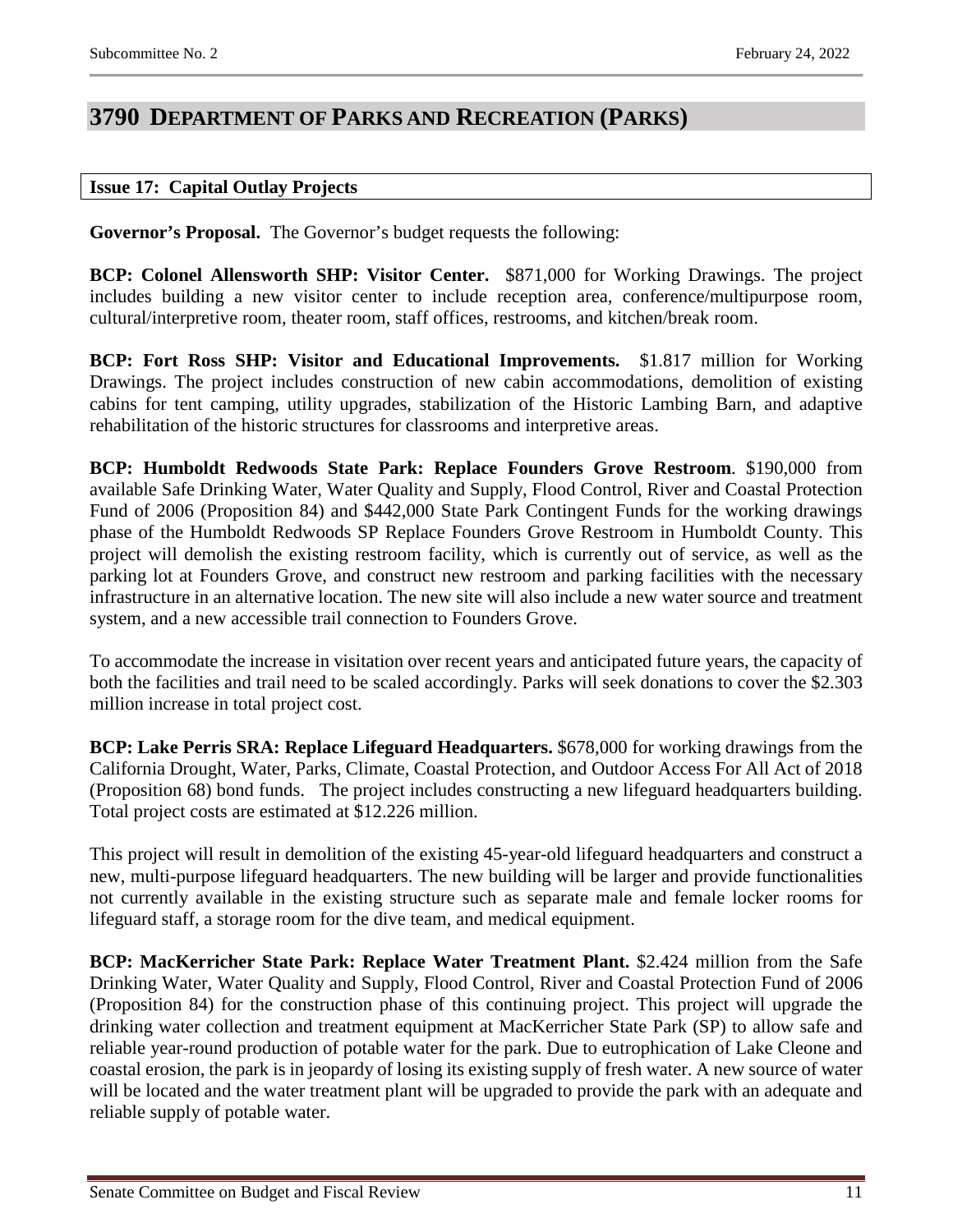**BCP: Malakoff Diggins State Historic Park (SHP): Mine Remediation Implementation.** \$3.5 million one-time General Fund to implement improvements required by the California State Water Resources Control Board (SWRCB) at Malakoff Diggins SHP for the Mine Remediation Project. Design and permitting funds were previously appropriated with the understanding that implementation funds would be needed at the conclusion of those efforts. Based on the project schedule, SWRCB approval is expected later this year, with final plans and permits in hand for construction to begin in 2022-23.

Design and permitting funds were previously appropriated with the understanding that implementation funds would be needed at the conclusion of those efforts. Based on the project schedule, SWRCB approval is expected later this year, with final plans and permits in hand for construction to begin in 2022-23. The requested funding will be used to implement interim measures that include building rock berms and a cofferdam, and installing floc logs and brush dams to help the sediment separate from the water and reduce the amount of sedimentation entering and leaving the water system below Malakoff Diggins.

**BCP: McGrath State Beach (SB): Campground Relocation and Wetland Restoration.** A supplemental appropriation of \$2.576 million (\$1.288 million from the California Clean Water, Clean Air, Safe Neighborhood Parks, and Coastal Protection Fund (Proposition 40) and \$1.288 million from California Drought, Water, Parks, Climate, Coastal Protection, and Outdoor Access For All Act (Proposition 68)). This project will relocate the campground, maintenance yard, employee housing, campfire center, and day use parking, and replace utility infrastructure, due to yearly flooding.

**BCP: Oceano Dunes State Vehicle Recreation Area (SVRA): Le Sage Bridge Replacement.** \$1.159 million for preliminary plans, working drawings and construction. The project includes structural improvements and enhanced design features to the Le Sage Bridge for combined vehicle and pedestrian use.

On March 18, 2021, the California Coastal Commission (Commission) concluded that off-highway vehicle recreation at Oceano Dunes SVRA is incompatible with the Coastal Act and revised the department's Coastal Development Plan regarding off-highway vehicle use at this SVRA. Consistent with this ruling, the Commission directed Parks to phase out off-highway vehicle recreation in this SVRA over the next three years. Given the Commission's March 2021 ruling, it is not appropriate to fund this project using OHVTF. The continuation of this project remains a priority as visitors will continue to be able to drive through portions of the park for non-OHV use.

**BCP: Oceano Dunes SVRA: Pismo SB Sediment Track-Out Prevention.** A transfer of \$1.032 million from General Fund to Off-Highway Vehicle Trust Fund (OHVTF) for the Oceano Dunes SVRA: Pismo SB Sediment Track-Out Prevention project in San Luis Obispo County. This transfer is in response to recent Coastal Commission decisions impacting Oceano Dunes SVRA and will reimburse the OHVTF for all costs incurred developing the project.

**BCP: Picacho State Recreation Area (SRA): Park Power System Upgrade.** \$262,000 from the California Drought, Water, Parks, Climate, Coastal Protection, and Outdoor Access Fund (Proposition 68) for the working drawings phase of the Picacho SRA: Park Power System Upgrade project in Imperial County. This project will evaluate the park's current and future electrical power needs, including redundant backup, and determine sustainable options for providing reliable and cost-effective electrical power at this remote location. Options to be considered include, but are not limited to, photovoltaic (PV) panels on existing buildings and/or new shade structures, replacing existing diesel generators, or other mixes of conventional and renewable electrical sources. The project includes upgrading the park's power generation and distribution system, based on the studies conducted to determine the peak demand for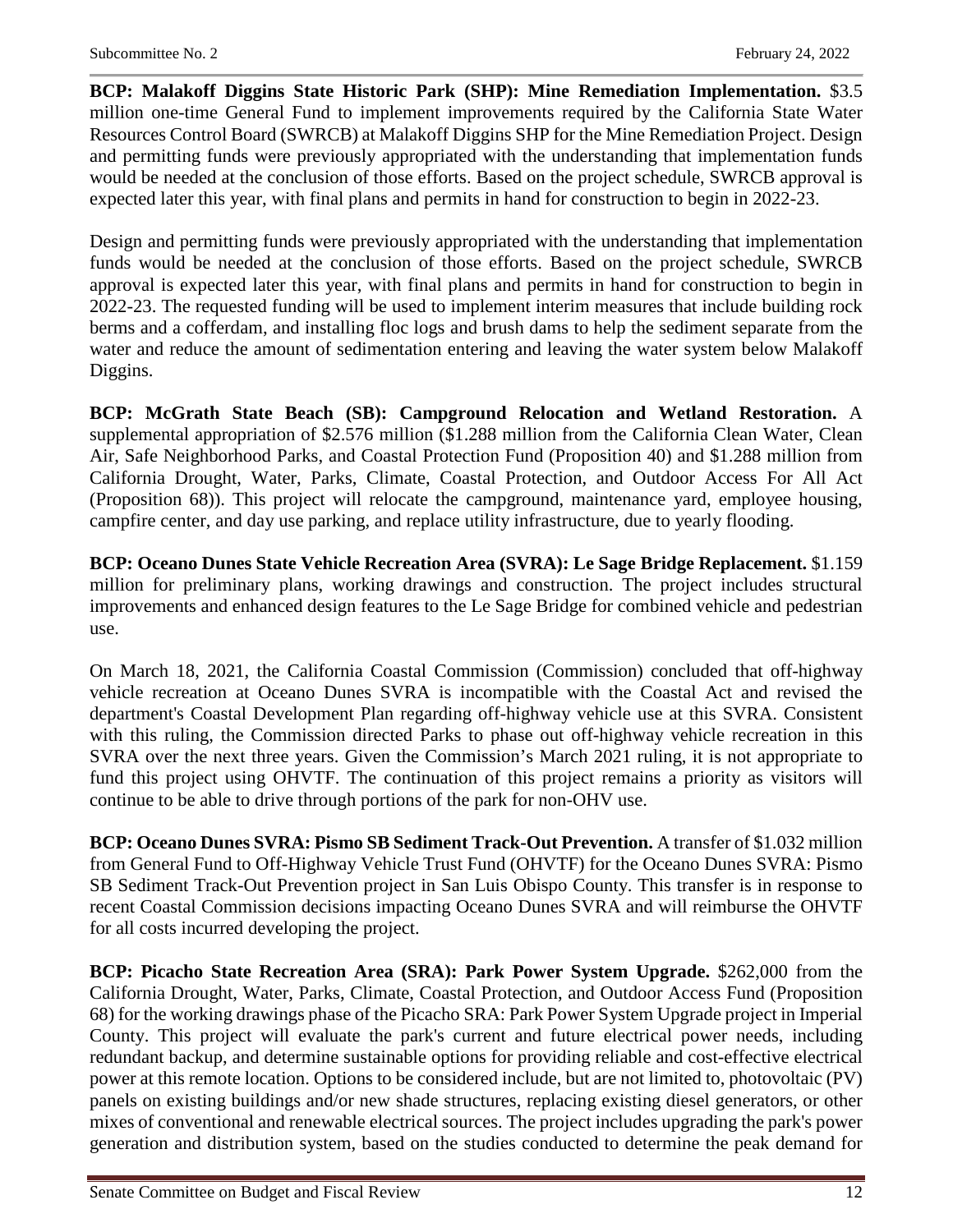current and future anticipated needs. Total project costs are estimated at \$2,886,000.

**BCP: Pismo SB: Entrance Kiosk Replacement.** \$793,000 from the Off-Highway Vehicle Trust Fund in 2022-23 for the construction phase of the Pismo Beach SB: Entrance Kiosk Replacement project to replace an entrance station kiosk in the North Beach Campground at Pismo State Beach. This project aims to reduce deferred maintenance by removing and replacing an entrance kiosk that is rapidly deteriorating and causing an undue burden on maintenance staff due to seasonal flooding. The entrance kiosk will be relocated to a higher elevation to prevent flood damage and ensure continued operation. The project includes replacing an entrance kiosk in the North Beach Campground at Pismo SB. Total project costs are estimated at \$1.053 million.

**BCP: Railyards Protection and Maintenance.** \$475,000 in 2022-23 and \$328,000 ongoing from State Parks and Recreation Fund (SPRF) to continue the rehabilitation of the Boiler Shop in the Railyards Area of Old Sacramento State Historic Park (SHP). This funding proposal would specifically be used toward infrastructure improvements, a vehicle, ongoing staff costs, maintenance, and utilities.

The 2021-22 Governor's Budget included \$22.586 million to rehabilitate the Boiler Shop in the Railyards Area of Old Sacramento SHP. As the rehabilitation process of the Boiler Shop in the Railyards Area begins in earnest, there is a need for dedicated staff and infrastructure to support the area. One-time costs include \$129,000 for small infrastructure improvements, a Caterpillar telehandler, \$312,200 for first year staffing costs, and \$33,800 for housekeeping, recurring maintenance, and utilities. Ongoing costs include \$294,200 for staff, and \$33,800 for housekeeping, recurring maintenance, and utilities.

#### **Staff Recommendation. Approve as budgeted.**

#### <span id="page-12-0"></span>**Issue 18: Human Resources Workload Support**

**Governor's Proposal.** The Governor's budget requests \$658,000 in one-time and five positions in 2022-23 and \$620,000 ongoing from SPRF and OHV to add staff to the Department's Human Resources (HR) Section. The one-time funding request includes \$536,000 from SPRF and \$122,000 from OHV. The ongoing funding request includes \$505,000 from SPRF and \$115,000 from OHV.

The additional staff will address ongoing workload increases, enhanced reporting requirements, and complex HR processes. Specifically, these positions will be assigned to the Classification and Hiring Unit, the Peace Officer Selection Unit, and the Risk Management Unit. In recent years, Department staff has grown, and workload for the HR Section has significantly increased in both duration and number of tasks, as well as increased complexity of tasks, processes, and procedures.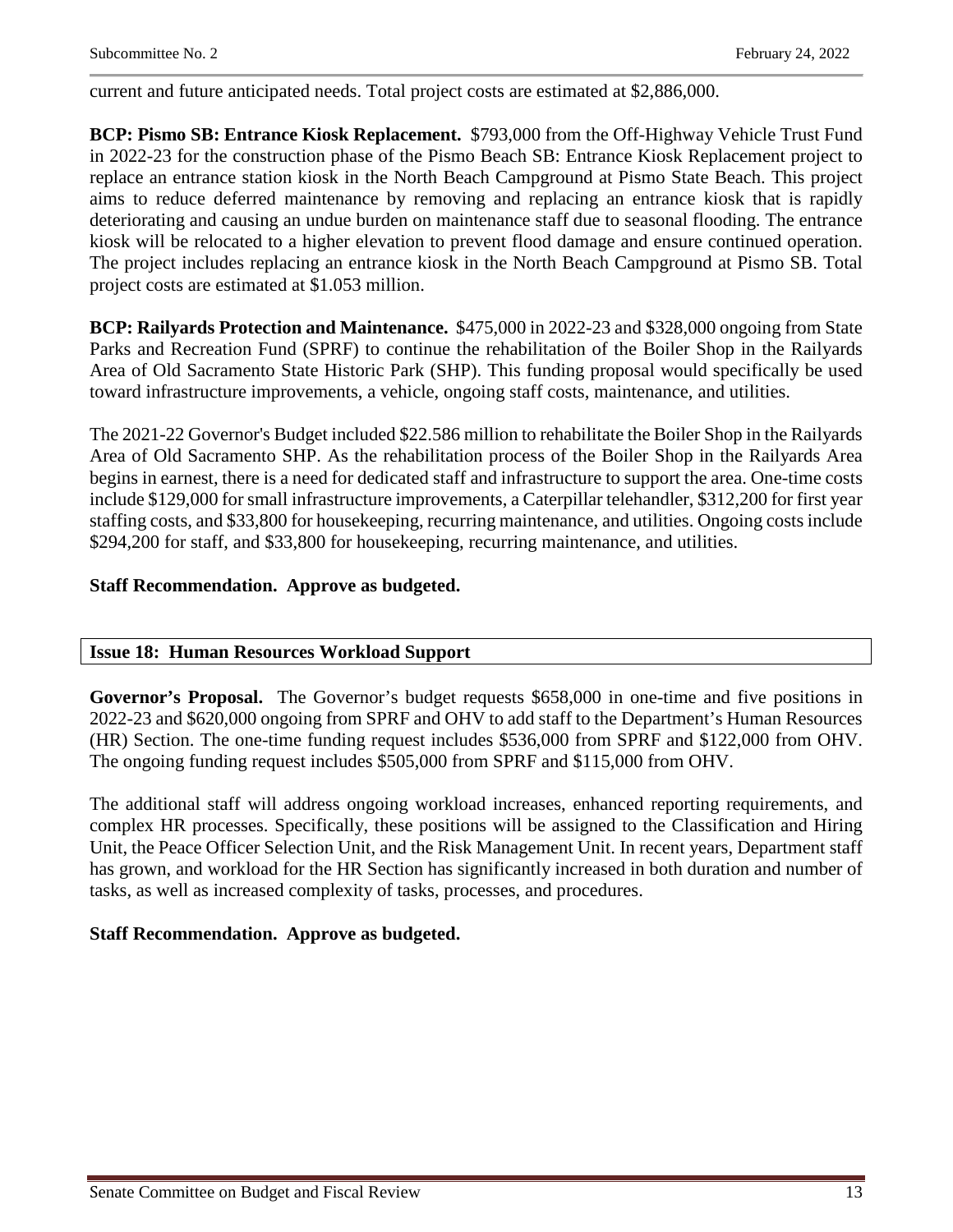#### <span id="page-13-0"></span>**Issue 19: Limekiln State Park Revenue Collection and Operations**

**Governor's Proposal.** The Governor's budget requests \$1.122 million one-time for ten permanent positions, five vehicles, and equipment costs and \$878,000 ongoing from the State Parks and Recreation Fund to operate, improve, and maintain Limekiln State Park. Funding this proposal would allow for the requested positions to perform revenue collection, increase park access by accepting statewide and district day use passes, perform interpretation and education activities, increase housekeeping and facility maintenance services, increase uniformed employee presence, reduce emergency response time, and expand camping opportunities. In addition, park staff will be able to provide water treatment, as well as natural and cultural resource maintenance and protection.

#### **Staff Recommendation. Approve as budgeted.**

#### <span id="page-13-1"></span>**Issue 20: Relocate San Diego Coast District Office**

**Governor's Proposal.** The Governor's budget requests \$973,000 one-time and \$575,000 ongoing with an annual four percent increase from SPRF to relocate the San Diego Coast District Office. The current District site presents multiple hazards to the public, partners, and staff. In addition, the site will be subject to several decades of construction disruptions as the US Navy begins a revitalization project of its property immediately adjacent to the office site.

#### **Staff Recommendation. Approve as budgeted.**

#### <span id="page-13-2"></span>**Issue 21: Tribal Lands Acknowledgment, and Interpretation, and Exhibit Improvements**

**Governor's Proposal.** The Governor's budget requests \$9.778 million one-time General Fund and six limited term positions to support California Native Americans' engagement and interpretation in state parks.

Tribal land acknowledgements for all 280 state parks will be addressed through new signage and improved interpretation that will better connect the public with tribal history and contemporary experiences. Approximately 20 parks will be prioritized to update and better contextualize the history of California Native Americans in existing visitor center/museum exhibits. These improvements will bring forward California Native American voices while providing bilingual access and meeting ADA requirements.

Currently, California State Parks do not adequately address California Native American historical and contemporary presence on Parks lands. The proposed State Parks Tribal Lands Acknowledgment, and Interpretation and Exhibit Improvements will help improve collaborations with tribes and better connect the public with the tribal history and contemporary experiences. This proposal includes one-time support for a five-year plan to address land acknowledgement signage in all 280 California State Parks and new exhibits at approximately 20 visitor centers/museum facilities.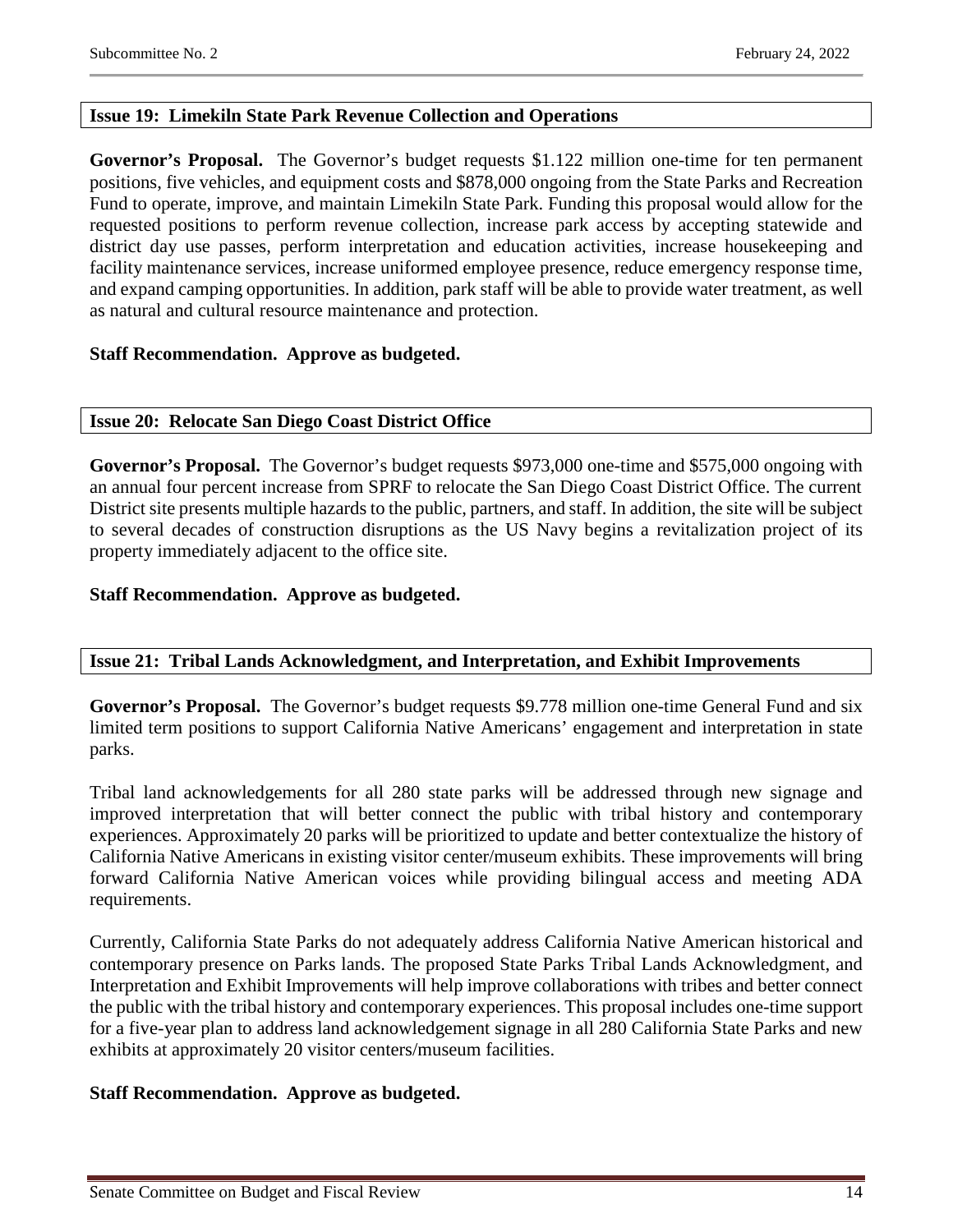## <span id="page-14-0"></span>**3820 SAN FRANCISCO BAY CONSERVATION AND DEVELOPMENT COMMISSION (SF BCDC)**

#### <span id="page-14-1"></span>**Issue 22: Regulatory Compliance Support**

Governor's Proposal. The Governor's budget requests two Environmental Scientist compliance staff positions to support BCDC's regulatory program, funded from the Bay Fill Clean-up Fund. This proposal references the state auditor's enforcement audit that recognized the value of compliance efforts to fulfill regulatory requirements.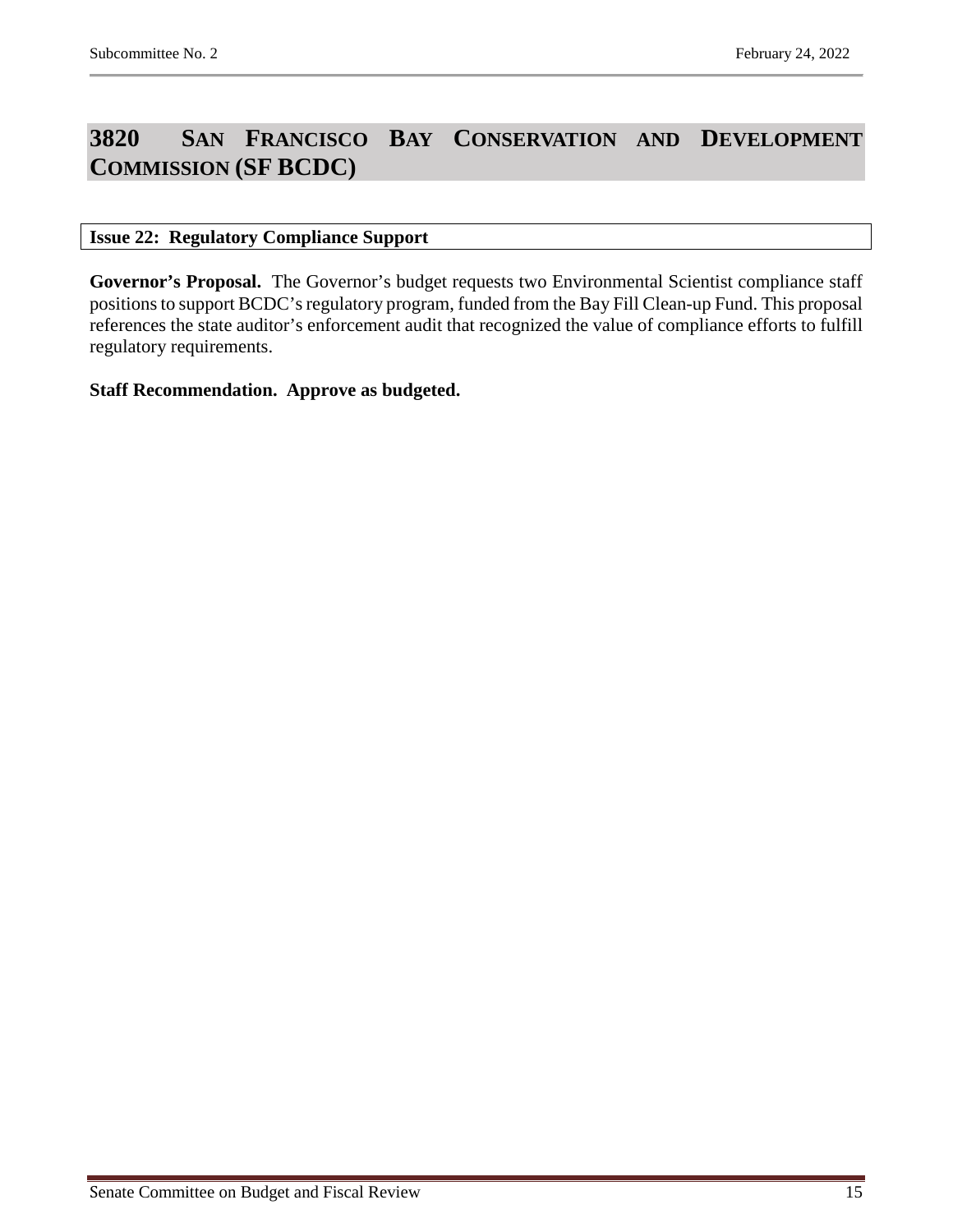## <span id="page-15-0"></span>**3825 SAN GABRIEL AND LOWER LOS ANGELES RIVERS AND MOUNTAINS CONSERVANCY (RMC)**

#### <span id="page-15-1"></span>**Issue 23: State Operations Budget Increase**

**Governor's Proposal.** The Governor's budget requests \$66,000 ongoing Environmental License Plate Fund (ELPF) to increase its state operations budget in response to increased general administrative expenses.

Of the Conservancy's 9.5 positions, 5.5 are primarily project management, two are for primarily administrative functions (e.g., office support, analytical/accounting support, etc.), and two are for major administration and operation functions, including but not limited to budget, accounting, grant/bond fund management, human resources, procurement (from bidding to contracts), information technology, and fleet management. A portion of these essential services cannot be funded through the use of General Obligation Bonds and RMC has historically funded these services through the use of ELPF, contending that these activities contribute to the preservation and protection of the environment through RMC's mission to preserve open space and habitat in order to provide for low-impact recreation and educational uses, wildlife habitat restoration and protection, and watershed improvements.

**Background.** *ELPF.* ELPF was established in 1979 and supports various resources and environmental protection programs. The fund is primarily supported from the sale and renewal of personalized motor vehicle license plates, as well as a portion of fees on the sale and renewal of certain specialty license plates.

Public Resources Code (PRC) Section 21190 requires ELPF money to be used only to support identifiable projects and programs of specified entities, such as state agencies, and restricts the use of these funds to the following purposes:

- Control and abatement of air pollution.
- Acquisition, preservation, restoration of natural areas or ecological reserves.
- Environmental education.
- Protection of no game species and threatened and endangered plants and animals.
- Protection, enhancement, and restoration of fish and wildlife habitat and related water quality.
- The purchase of real property consisting of sensitive natural areas for the parks systems and deferred maintenance projects at state parks.
- Reduction or minimization of the effects of soil erosion and the discharge of sediment into the waters of the Lake Tahoe region, including the restoration of disturbed wetlands and stream environment zones.

**Staff Comments.** *Not an Allowable Use of ELPF.* Last year, Legislative Counsel determined that proposals similar to this BCP are not appropriate uses of ELPF. According to Legislative Counsel, PRC Section 21190 requires funding from ELPF needs to be tied to a project or program that has a clearly identified purpose as enumerated in the section. The license plate fund is a special trust fund — The Legislature established discreet goals for the fund. The enumerated purposes show that ELPF is not supposed to be used for General Fund purposes. This BCP relates to general operating costs.

The Administration's interpretation of PRC Section 21190 is that if the *mission of the entity* fulfills a purpose identified in PRC Section 21190, then the use of ELPF is legal. However, this is not the most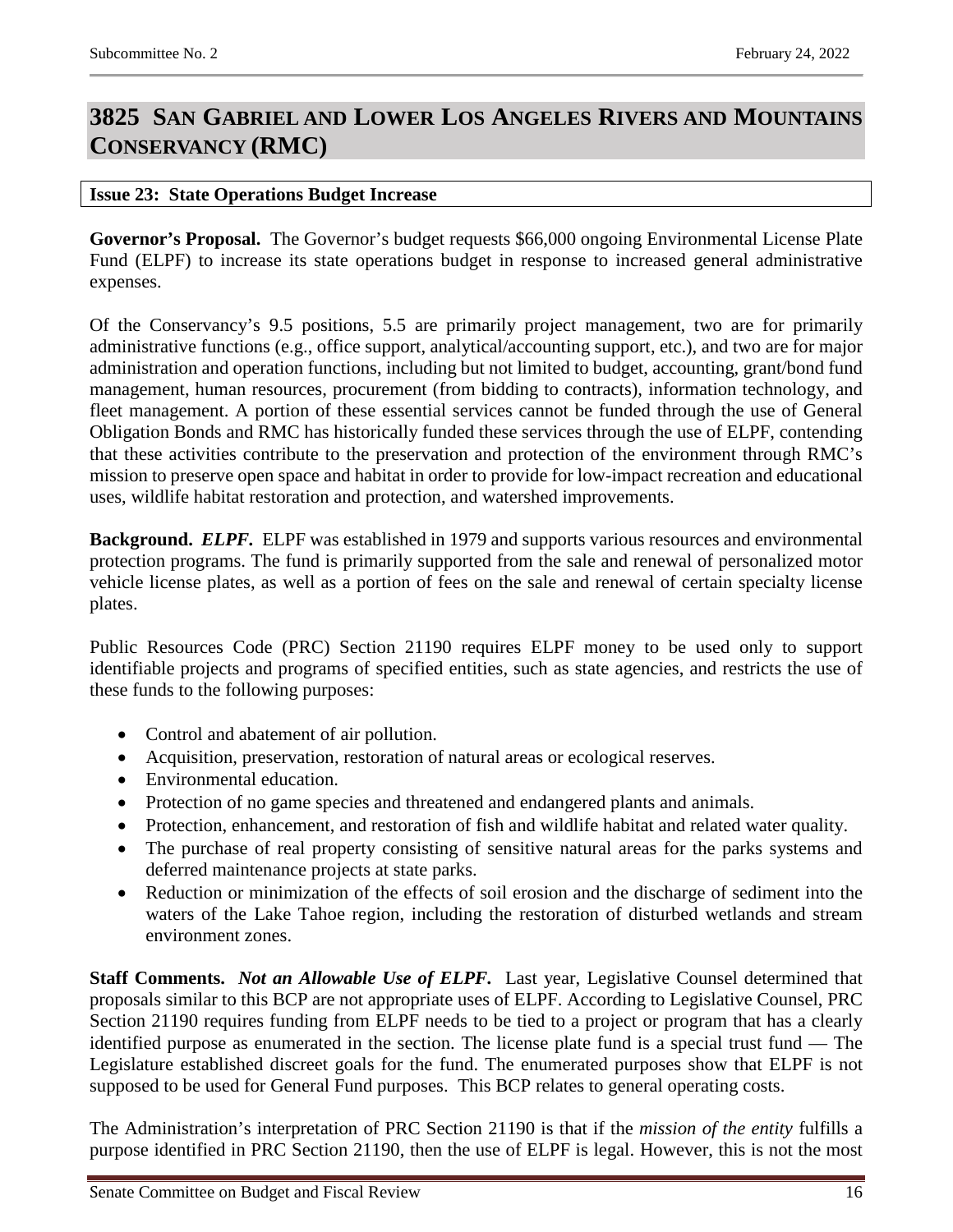logical or persuasive argument. The Administration does not give enough meaning to every word in the section — one has to look at all the phrases collectively and harmonize them together. For example, this interpretation does not work for the University of California (UC), which is identified as an eligible recipient. UC's mission is not environmentally-related— UC's mission is education. UC would be eligible for ELPF funding as long as the money would be used for a specific enumerated purpose like scientific research on the risks to California's natural resources caused by the impacts of climate change. The Administration's interpretation does not make sense grammatically when considering the section as a whole and how the sentences are constructed. Legislative Counsel rejects the Administration's interpretation of PRC Section 21190.

Another concern raised by Legislative Counsel last year, which still applies to this issue, is whether the proposal supports the integrity of the fund. ELPF is essentially a trust fund and appropriations from it should meet the expectations of the people who donated the money from paying an extra fee for their license plate. Are general administrative costs considered an identifiable program or project that serves the purpose of the fund or does it breach the trust of the donator? There does not appear to be a nexus between the administrative purpose and a specific environmental project/program that benefits all the people in California. It is important to preserve the fund for trust purposes, which this proposal fails to do by proposing to use ELPF moneys for general administrative costs. They may benefit the employees and the departments, but do not benefit the public by and large.

#### **Staff Recommendation. Reject.**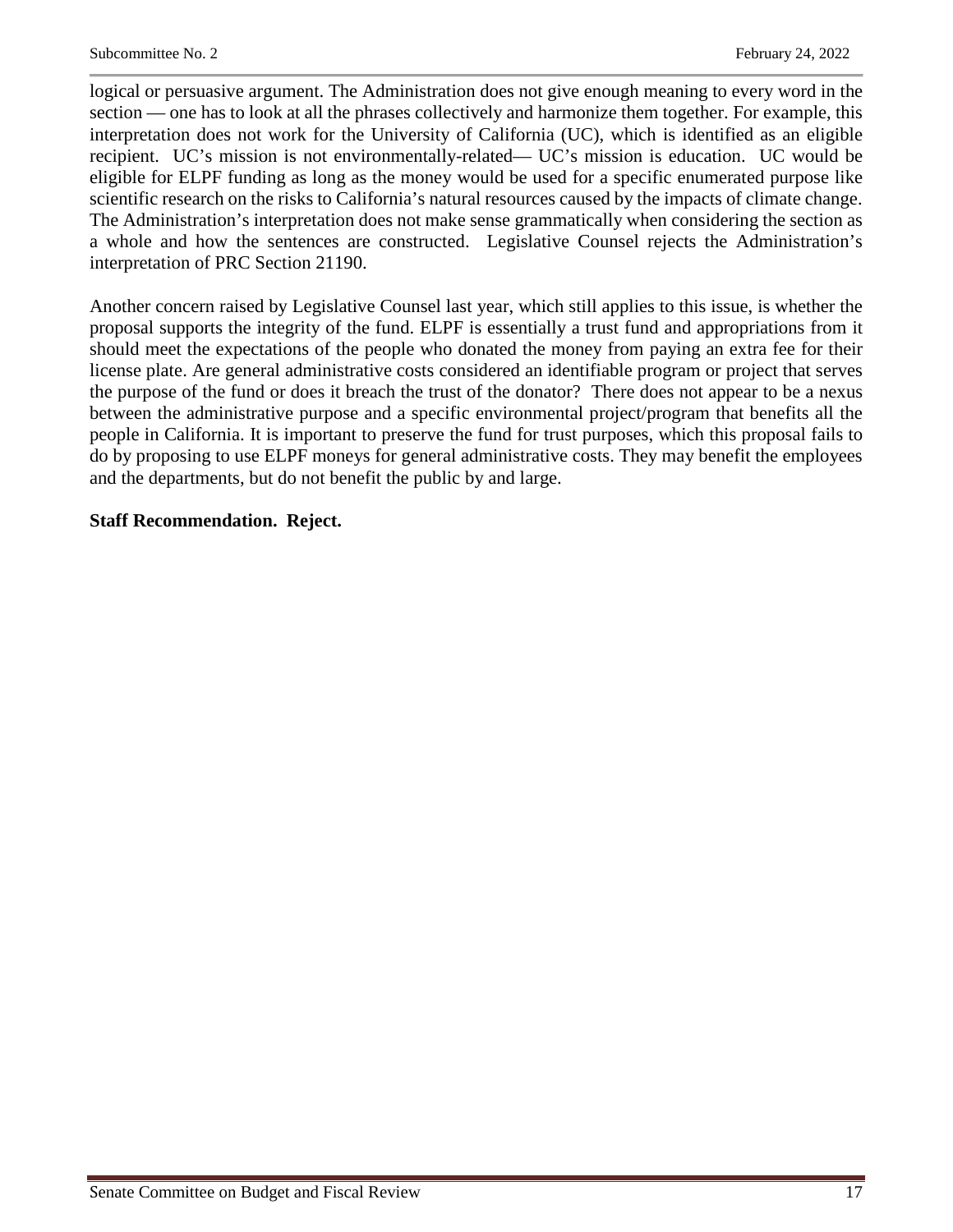# **DISCUSSION**

### <span id="page-17-0"></span>**3480 DEPARTMENT OF CONSERVATION (DOC)**

#### <span id="page-17-1"></span>**Issue 24: California Geologic Energy Management Division (CalGEM): Mission Transformation and Oversight**

**Governor's Proposal.** The Governor's budget requests 51 permanent positions phased in over three years (17 in 2022-23, 34 in 2023-24, and 51 in 2024-25) and an appropriation increase of \$5.056 million in 2022-23, \$7.561 million in 2023-24, \$10.842 million in 2024-25 and \$10.617 ongoing from the Oil, Gas and Geothermal Administrative Fund to strengthen enforcement of existing laws and regulations, limit the state's financial liability, improve public transparency, and implement chaptered legislation.

The requested permanent positions include:

- District Operations –38 positions
	- o District Field Operations –23
	- o Senior Oil and Gas Engineer Supervisors 4
	- o Associate Oil and Gas Engineers 3
	- o Engineering Geologists 16
- District Underground Injection Control (UIC) Project Review 15
	- o Associate Oil and Gas Engineers 15
- UIC and Aquifer Exemption Compliance Oversight 3
	- o Associate Oil and Gas Engineers 3
- Federal UGS Safety Requirements Implementation 3
	- o Associate Oil and Gas Engineers 2
	- o Associate Governmental Program Analyst 1
- Program Support Unit 5
- Administration Support  $-2$

Increased resources are requested to do the following:

- Create a more consistent field presence so that field staff oversee 100 percent Shall witnessing of tests each year and critical May witnessing associated with oil operations and UIC projects. In addition, inspect 100 percent of all oil, gas and geothermal leases (which include facilities, tanks, pipes, vessels and wells) over a three-year period.
- Regularly inspect all critical or deserted wells to help protect the health and safety of Californians and our environment.
- Conduct UIC Project by Project reviews to ensure that underground storage drinking water is protected from current oil and gas operations, including robust oversight reviews to ensure regulatory compliance by districts and headquarters.
- Develop an expanded analysis of the remaining aquifer exemptions to fulfill the commitment to U.S. Environmental Protection Agency (US EPA).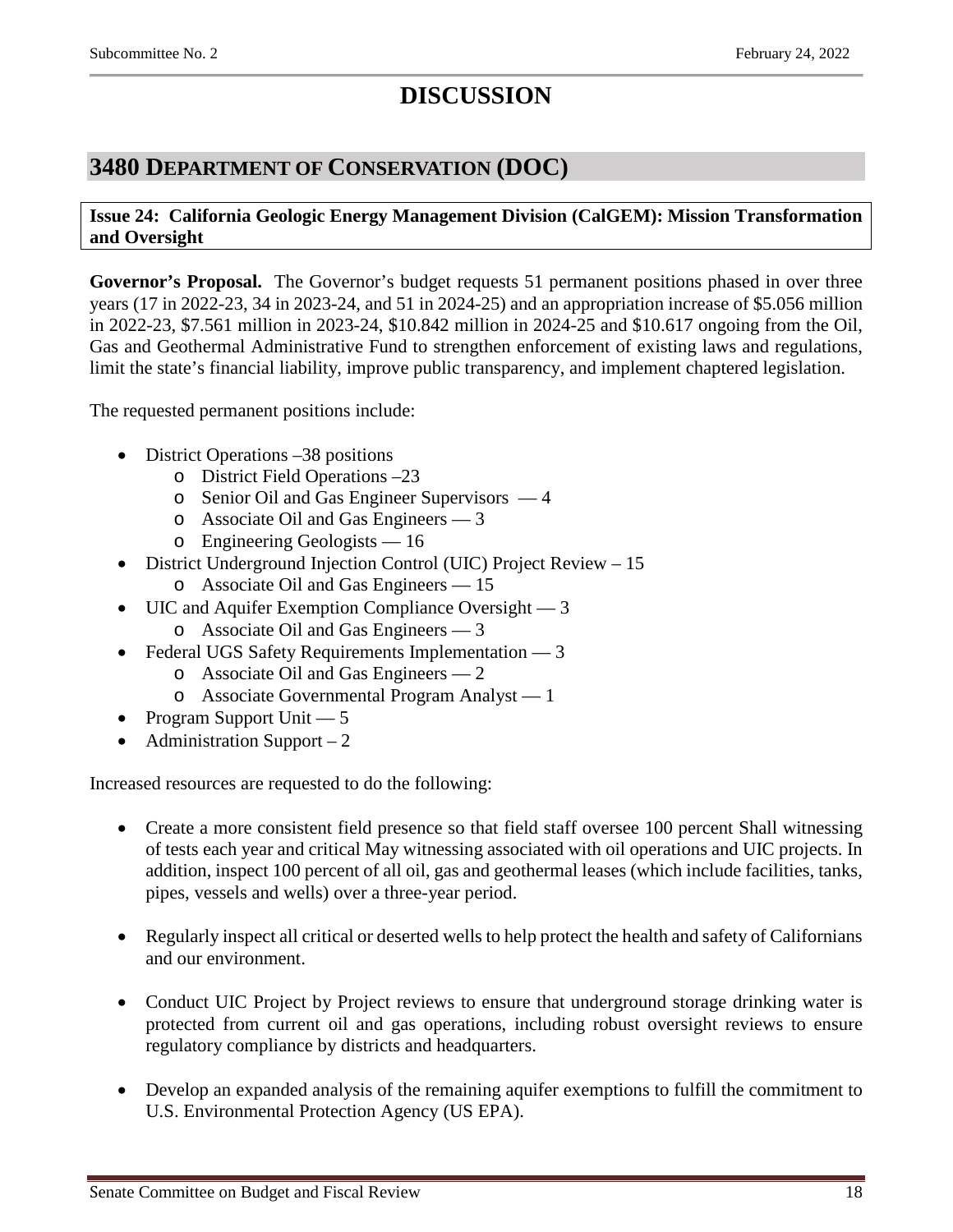- Implement and ensure compliance with new federal safety requirements for Underground Gas Storage (UGS) in California.
- Create a high-quality workforce to ensure the division have the resources necessary to fulfill its growing mandates (implementation of new and existing regulations, reorganization of the division, improve recruitment and outreach).

**Background.** *CalGEM.* CalGEM's statutory mission is to protect public health and safety, and environmental quality, including the reduction and mitigation of greenhouse gas emissions associated with the development of hydrocarbon and geothermal resources in a manner that meets the state's energy needs. CalGEM supervises oil and gas operations, administers laws for the conservation of petroleum and geothermal resources, and ensures the safe development and recovery of the state's energy resources. CalGEM regulates onshore and offshore field operations by evaluating permit applications to drill, rework, and plug and abandon wells, and by providing permit conditions to prevent damage to state resources and protect oil field workers and surrounding communities. CalGEM also advises local governments when new development is planned over, near, or adjacent to historic oil field operations.

Several events have occurred in the past few years that have promulgated new programmatic requirements and activities aimed at strengthening CalGEM's oversight of oil and gas operations and protection of public health and the environment:

- US EPA, at CalGEM's request, conducted an independent audit and in 2011 identified shortcomings of the UIC Program that prompted CalGEM to develop a Renewal Plan. Updated in 2017 the Renewal Plan developed a strategy to revise existing regulations, adopt new regulations, modernize data management, and ensure a high-quality workforce. Among this improvement, CalGEM updated its UIC regulations, which came into effect April 1, 2019.
- Since 2015, CalGEM has been actively working to review and approve Aquifer Exemptions per the federal and state regulations in order to fulfill a commitment to the US EPA. As of September 2021, the US EPA is now requiring additional analysis be complete prior to Aquifer Exemption approvals affecting most of the remaining applications under review, and has requested California make more expedited progress on its efforts to bring the state's UIC program into full compliance with the Safe Drinking Water Act. These activities include reviewing outstanding aquifer exemptions; conducting project-by-project reviews of existing projects to ensure compliance with current regulations; and to perform ongoing periodic reviews of projects approved after existing regulations were updated.
- In response to the catastrophic gas leak at Aliso Canyon in 2016, CalGEM entered into a partnership with the federal government in 2018 to assist in implementing federal requirements for underground gas storage (UGS) safety.

These events have required CalGEM to take on additional responsibilities, for which it does not currently have sufficient resources to support. Furthermore, CalGEM conducted workload analyses and found that current staffing levels could not meet the Division's requirements regarding inspections and witnessing critical wells and other oil field operations.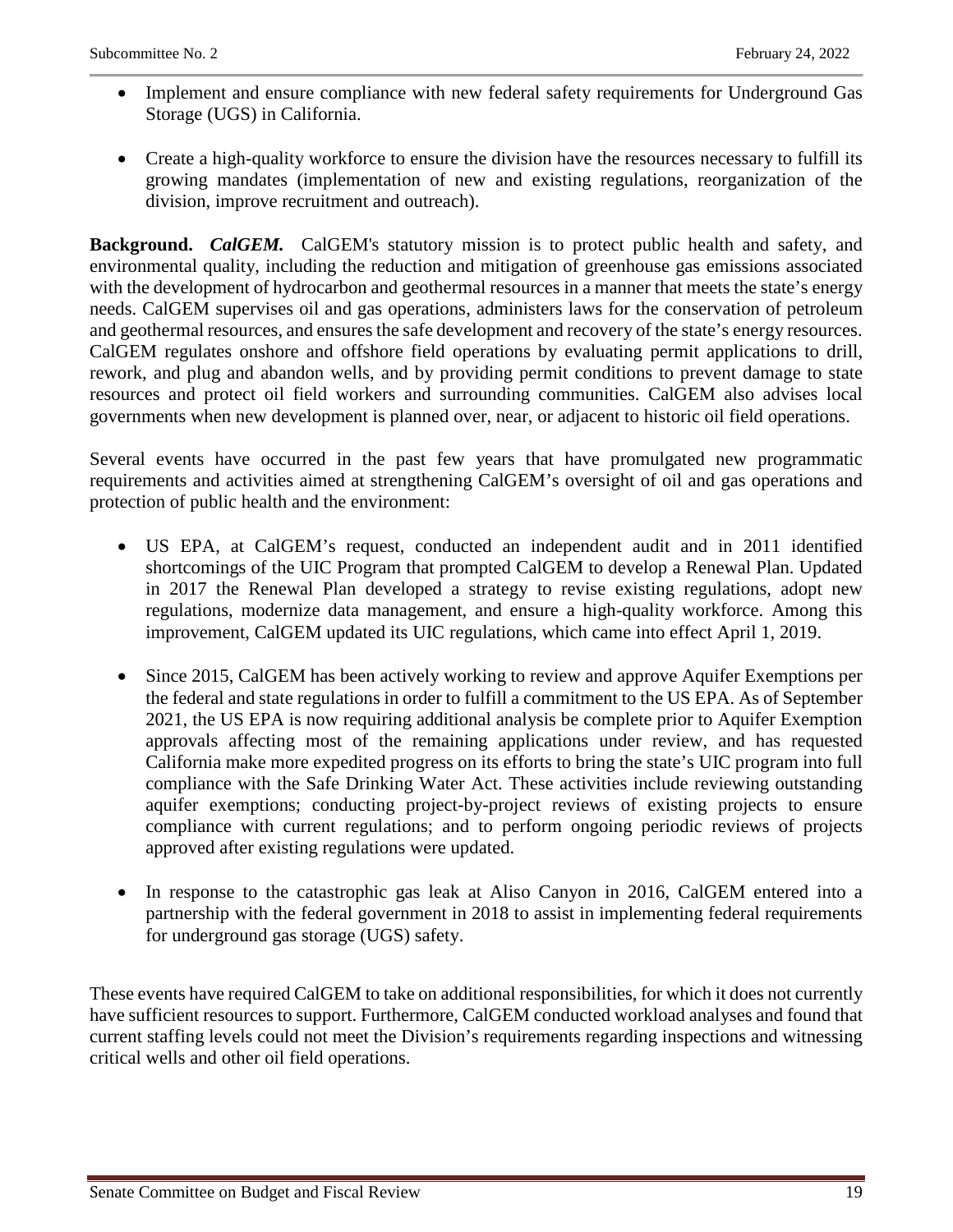**LAO Comments and Recommendations.** *CalGEM: Mission Transformation and Oversight.* LAO finds that most components of the proposal—particularly, the request related to the UIC program, UGS oversight, and administration support—are reasonable based on the workload estimates and the need to fulfill federal regulations and statutory requirements. However, LAO recommends the Legislature withhold action on this proposal, and require the department to provide additional information regarding two components: field operations and program support.

- *Field Operations (23 Permanent Positions).* In the 2021-22 budget, the Legislature approved nine field operations positions, to be phased in over three years, to increase the rate of witnessing and lease inspections. CalGEM has filled four of these positions. The proposed 2022-23 budget requests 23 additional positions to address similar workload. Because the division is still in the process of implementing the current year funding, key information about the impacts of these new resources on witnessing rates and lease inspections is still unknown. Therefore, it appears premature to approve additional resources for field operations activities before CalGEM (1) fills the previously approved positions and (2) provides data on how the new resources have improved witnessing rates and lease inspections.
- *Program Support (5 Permanent Positions)*. The proposal provides little information on how the requested positions for program support would increase organizational and process efficiency. Specifically, the proposal does not clearly identify the gaps in current financial management, processes, and organizational development that would be addressed nor does it describe how the additional positions would address these gaps.

For these two components of this proposal, LAO recommends the Legislature direct the department to provide additional information to justify the request. Absent additional justification for these components, we would recommend the Legislature reject the proposed positions and funding related to program support and field operations.

#### **Staff Recommendation. Hold open.**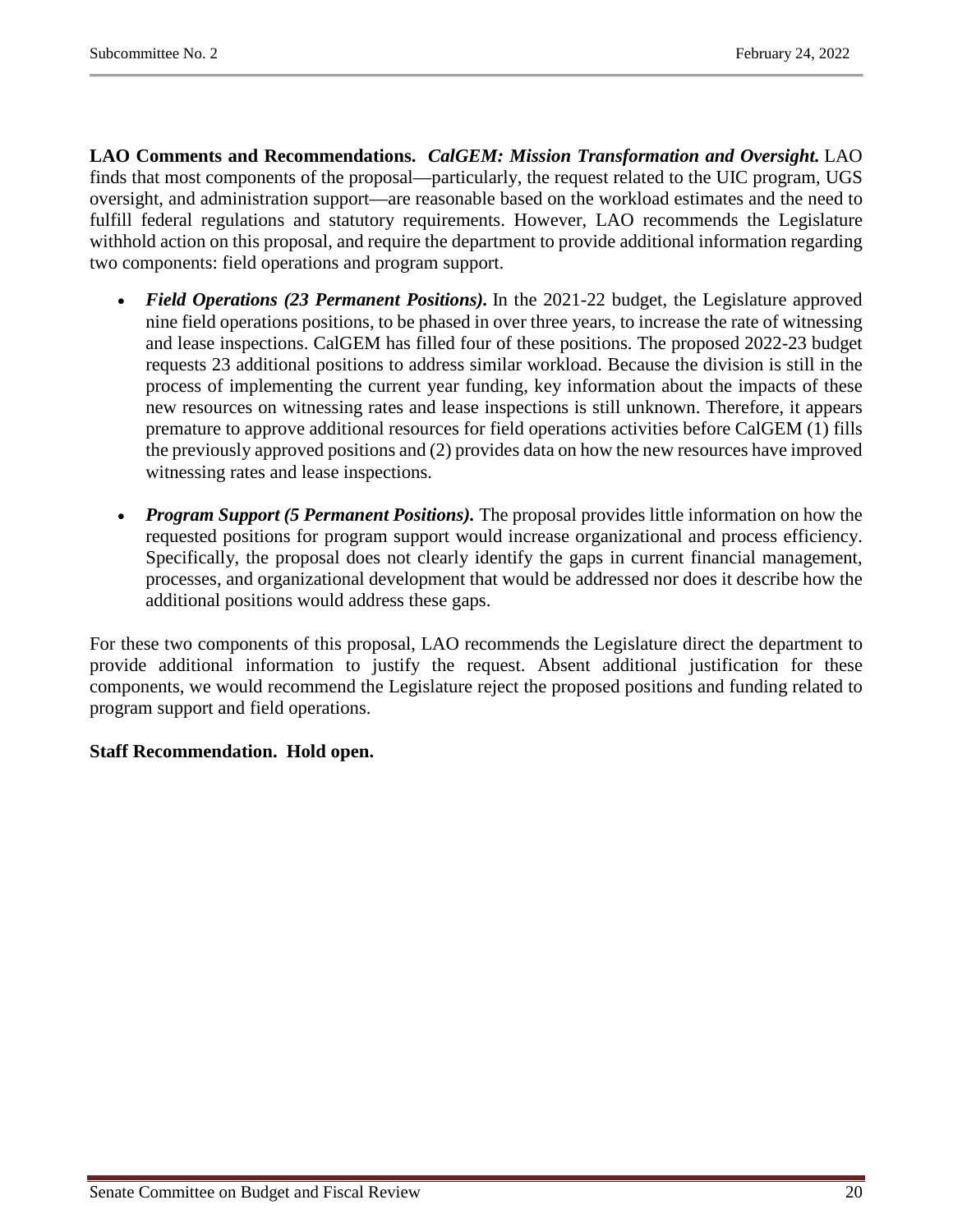#### <span id="page-20-0"></span>**Issue 25: Oil Well Abandonment and Remediation**

**Governor's Proposal.** The Governor's budget requests \$100 million General Fund in 2022-23 and \$100 million General Fund in 2023-24 to plug and abandon orphaned oil and gas wells and decommission attendant facilities that could pose a danger to life, health, water quality, wildlife, or natural resources. This funding will help mitigate the State's potential liability, and further the Geologic Energy Management Division's focus on public health, safety, and environmental protection.

#### **Background.** According to LAO:

*California Has Over 5,000 Deserted Oil and Gas Wells.* Oil and gas production in California has decreased over the past several decades. As a result, an increasing number of wells are no longer used for extraction of oil and gas. When a well reaches the end of its productive life, operators are required to plug the well and decommission associated production facilities (also known as remediation). However, there are over 5,000 deserted wells with no responsible solvent operator to appropriately remediate the well and the associated production facilities.

*Deserted Wells Have Environmental, Health, and Safety Impacts.* Deserted wells without proper remediation can result in negative environmental, health, and safety impacts. For example, deserted wells can leak oil and other injected fluids used for oil and gas extraction, which can contaminate nearby sources of water. In addition, deserted wells can release benzene and methane, among other air pollutants, degrading local air quality. These environmental impacts can pose health hazards, such as harm to respiratory health, to residents in nearby communities. Deserted wells can also present physical safety concerns, potentially endangering unsuspecting people and wildlife.

*State Remediates About 11 Wells Annually.* CalGEM is responsible for the oversight of the oil, natural gas, and geothermal industries. In the last five years, CalGEM has expended, on average, \$2 million annually from the Oil, Gas, and Geothermal Administrative Fund and the Hazardous and Idle-Deserted Well Abatement Fund to remediate roughly 11 deserted wells per year. The division identifies deserted wells to remediate by prioritizing wells that pose the highest relative risk to public health, safety, and the environment. State staff issue permits and oversee the plugging and decommissioning activities, but the division uses external contractors to implement the remediation projects.

**LAO Comments.** *Provides \$200 Million Over Two Years for Well Remediation.* The Governor's budget proposes \$100 million from the General Fund in 2022-23 and \$100 million in 2023-24—total of \$200 million over two years—for CalGEM to plug wells and decommission facilities. The cost to plug a deserted well varies widely, but CalGEM's most recent analysis found the average cost to be about \$111,000 per well. Based on this average cost, the division would be able to remediate roughly 1,800 deserted wells with the proposed funding.

*Uses Contractors to Manage Projects, Investigate, and Implement Projects.* CalGEM would use the total proposed funding to hire three types of external contractors: (1) \$10 million for a construction management contractor to manage the remediation projects, (2) \$20 million for a contractor to conduct financial obligations and land ownership research, and (3) \$160 million for contractors to plug wells and decommission facilities. In addition, the division will use \$10 million for department administrative costs. Existing CalGEM staff would provide oversight by issuing permits, witnessing different stages of the project, and managing contracts.

*Addressing Deserted Wells Has Merit.* Deserted wells have significant negative environmental, health, and safety impacts. Well remediation projects could provide important water and air quality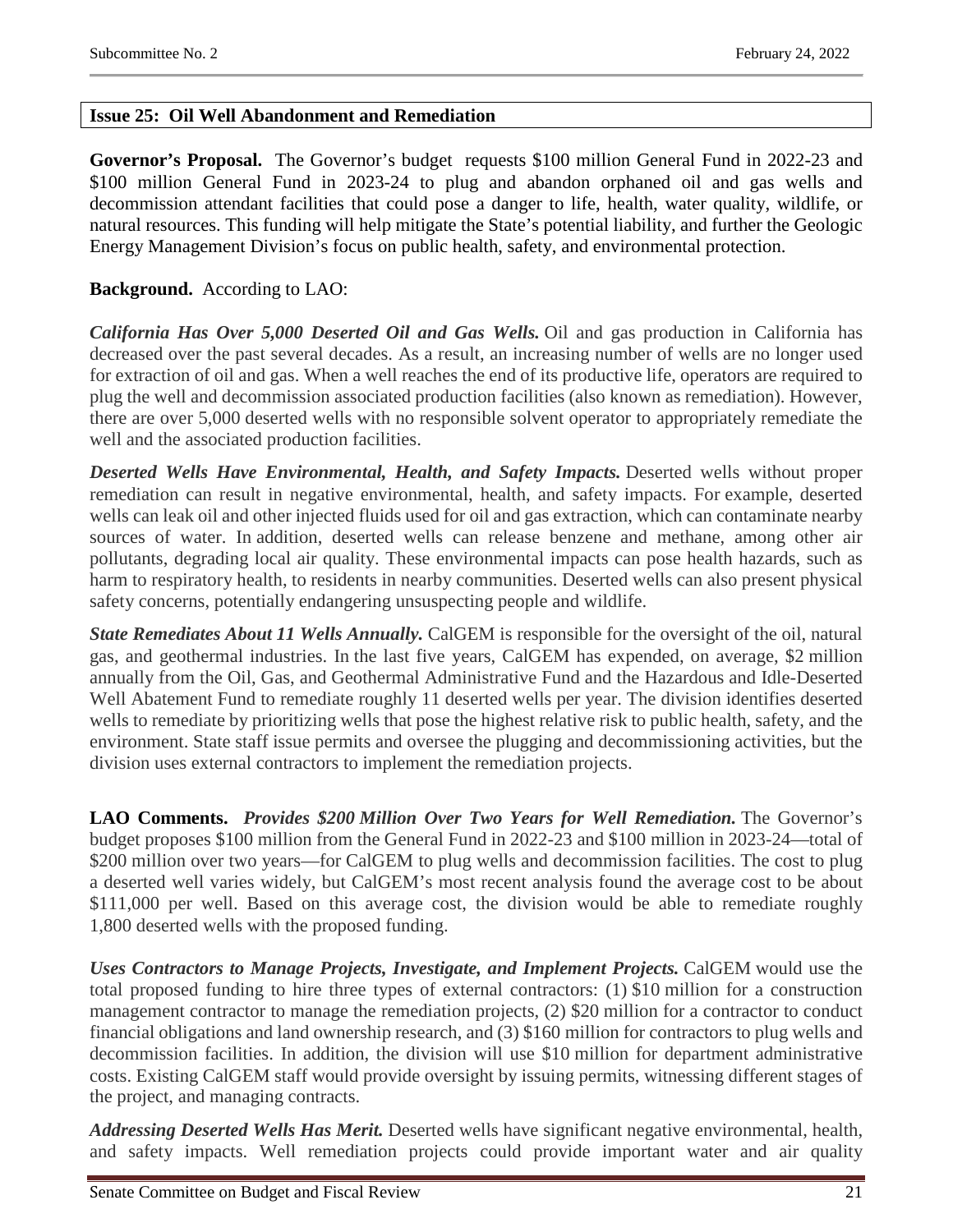improvements, as well as health and safety benefits. In particular, communities near these deserted wells would benefit from these projects. Because deserted wells are concentrated in specific parts of the state, such as Los Angeles, Santa Barbara, and Ventura Counties, benefits would likely be concentrated in these geographic regions.

*Request Represents a Significant Expansion of Current Well Remediation Activities Without Additional State Staff.* The proposed funding is 20 times greater than the existing annual funding dedicated to well remediation and does not include additional positions for CalGEM. Furthermore, as discussed in more detail below, the state is expecting to receive a significant amount of funding from the federal government for well remediation activities. The proposal includes \$10 million for department administrative costs, but no additional positions. It is unclear how these funds will be spent and whether the funds will adequately support administration of the additional funding.

*Federal Funds Available for Well Remediation, but Details Are Unclear.* The federal Infrastructure Investment and Jobs Act (IIJA) includes \$4.7 billion nationwide over a five-year period for well plugging, remediation, and restoration. At the time of this analysis, the federal government had not yet issued detailed guidance about how this funding can be used. However, based on LAO's initial understanding, the funding would go to three types of grants:

- *Initial Grants.* Initial grants provide states up to \$25 million to accelerate well remediation work. This funding has not yet been allocated, but the federal government will accept applications later this spring.
- *Formula Grants*. Formula grants provide a larger amount of funding, to be allocated on a formula basis, based on the number of job losses in the state's oil and gas industry, the number of documented deserted wells, and the projected cost to remediate these wells. This funding is intended for well remediation projects. It is unclear how much funding will be available nationwide through the formula grants. Although CalGEM submitted a notice of intent for the formula grant in December 2021, the federal government has not yet provided an estimate of how much the state is expected to be eligible for. Depending on the number of states that apply for this funding, California could receive up to hundreds of millions of dollars over the next several years.
- *Performance Grants*. Performance grants include two types of funding categories. First, it includes regulatory improvement grants of up to \$20 million, which are intended to help support states in taking steps to strengthen their regulation and oversight of deserted wells. Second, it includes grants of up to \$30 million for states that can provide matching funds for remediation activities. Both performance grant types have not yet been allocated and it is unclear when the federal government will accept applications.

*Other Ways to Pay Remediation Costs May Be More Appropriate.* Under the polluter pays principle, private parties who produce pollution (such as environmental damage associated with oil and gas wells) should bear the costs of managing it to prevent damage to human health or the environment. Deserted wells have no responsible solvent operator that can pay for mitigating the environmental damages. However, it may be appropriate for the current oil and gas operators to bear at least some of the cost of remediating the environmental damages from these wells—rather than the general taxpayer through the state General Fund. In fact, as mentioned earlier, current well remediation work done by CalGEM is funded by the Oil, Gas, and Geothermal Administrative Fund and the Hazardous Idle Well Abatement Fund. The main source of revenue for both funds is fees on oil and gas operators.

**LAO Recommendations.** *Consider Proposal in Context of Additional Guidance on Federal Funds.* Additional information regarding available federal funds is expected to be available shortly. Specifically, further federal guidance regarding the amount of formula grants that the state is eligible for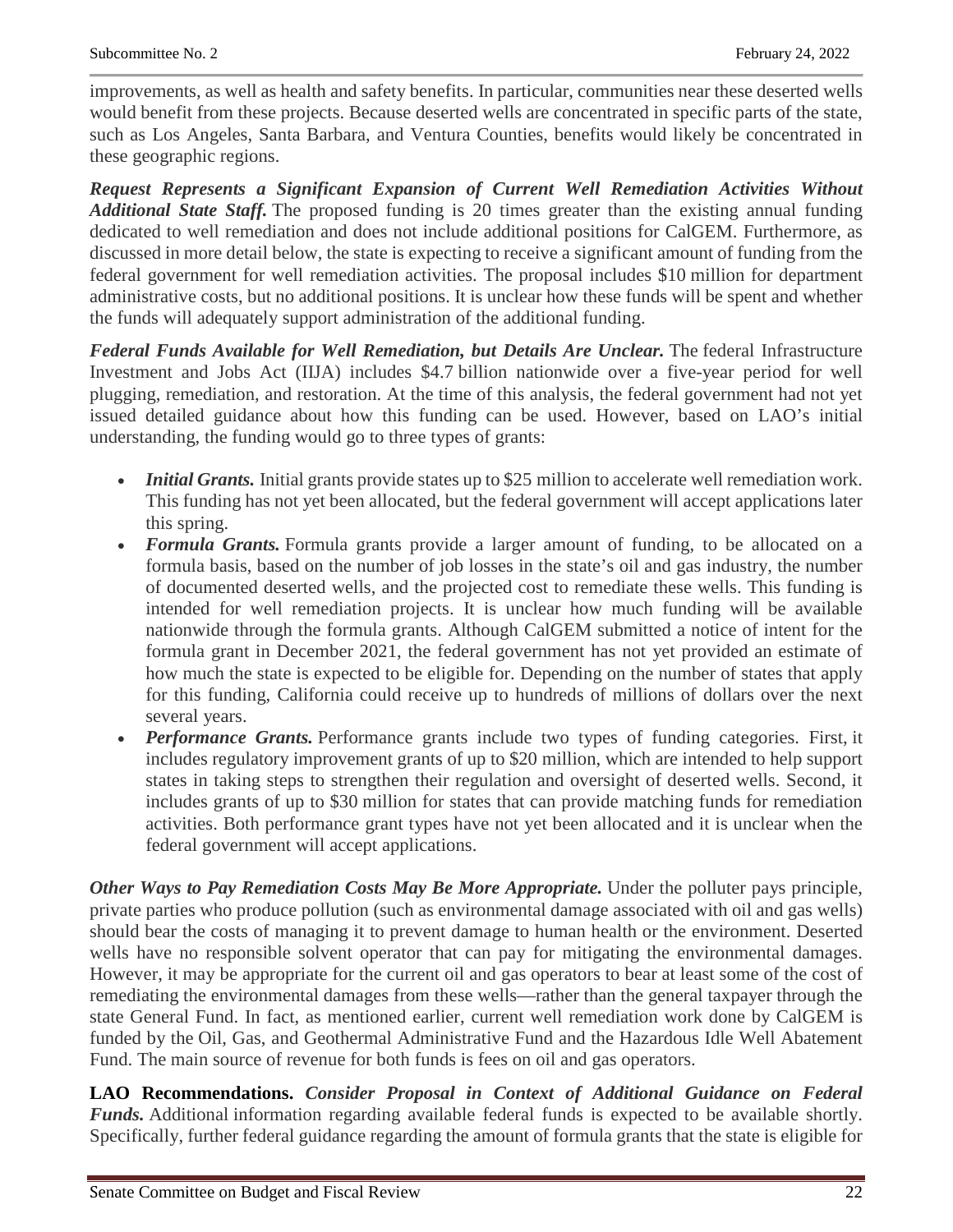is expected to be available in the coming weeks. A better understanding of the total available federal funding for well remediation activities would help the Legislature determine the degree to which additional state funding for these activities (such as proposed by the Governor) is a priority.

*Consider Reducing Amount of Proposed Funding.* The Governor's proposal would significantly increase the current well remediation activities overseen by CalGEM. It is unclear whether the division has the capacity to administer such a large increase in state and federal funding within existing resources, given their numerous other responsibilities for the oversight of the oil and gas industries. In addition, a significant amount of federal funding for many of these activities is expected to be available over the next few years. As a result, the Legislature might want to consider reducing the amount of funding proposed by the Governor and targeting funds instead to:

- *Well and Facility Research.* Many deserted wells still need to be researched to verify well location, assess facilities, and seek ownership documentation. The Legislature could consider focusing funding exclusively on these research activities to have a better idea of the identification, scope, and cost of well remediation projects. Under this proposal, the administration requests about \$10 million annually for such research.
- *Matching Funds for Federal Funding.* Some of the federal funds are expected to require a state match. Specifically, under the current federal guidelines, states must provide matching funds to secure up to \$30 million in performance grants. The Legislature could reduce the proposed funding to only the amount necessary to secure these available federal funds. This approach could reduce near-term state fiscal costs, allow the state to maximize available federal funding, and give the Legislature an opportunity to better evaluate the benefits and costs of the remediation activities before allocating additional state funding.

*Consider Alternative Sources of Funding.* Instead of funding these activities through the General Fund as proposed, the Legislature might want to consider raising fees on operators and use special funds, such as the Oil, Gas, and Geothermal Administrative Fund and the Hazardous Idle Well Abatement Fund, that are currently funding similar work. If state matching funds for federal funding is needed faster than can be generated through fee revenues, the Legislature can consider providing a General Fund loan, to be repaid by these special funds over a period of time. This would allow the state to maximize available federal funding for well remediation activities, but also ensure the polluting industry bears the cost of remediating deserted wells.

*Require Reporting on Key Program Outcomes.* If funding is approved, LAO recommends the Legislature adopt budget bill language requiring DOC to report annually (until the funds have been fully expended) on expenditures, contracts awarded, number of wells identified and remediated, and quantifiable benefits of remediation activities (such as greenhouse gas reductions, water quality improvements, and health outcomes), as well as federal funds awarded. Additional information on costs and benefits of well remediation work done by CalGEM would be helpful to the Legislature in determining whether any additional funding for these activities is warranted in the future.

#### **Staff Recommendation. Hold open.**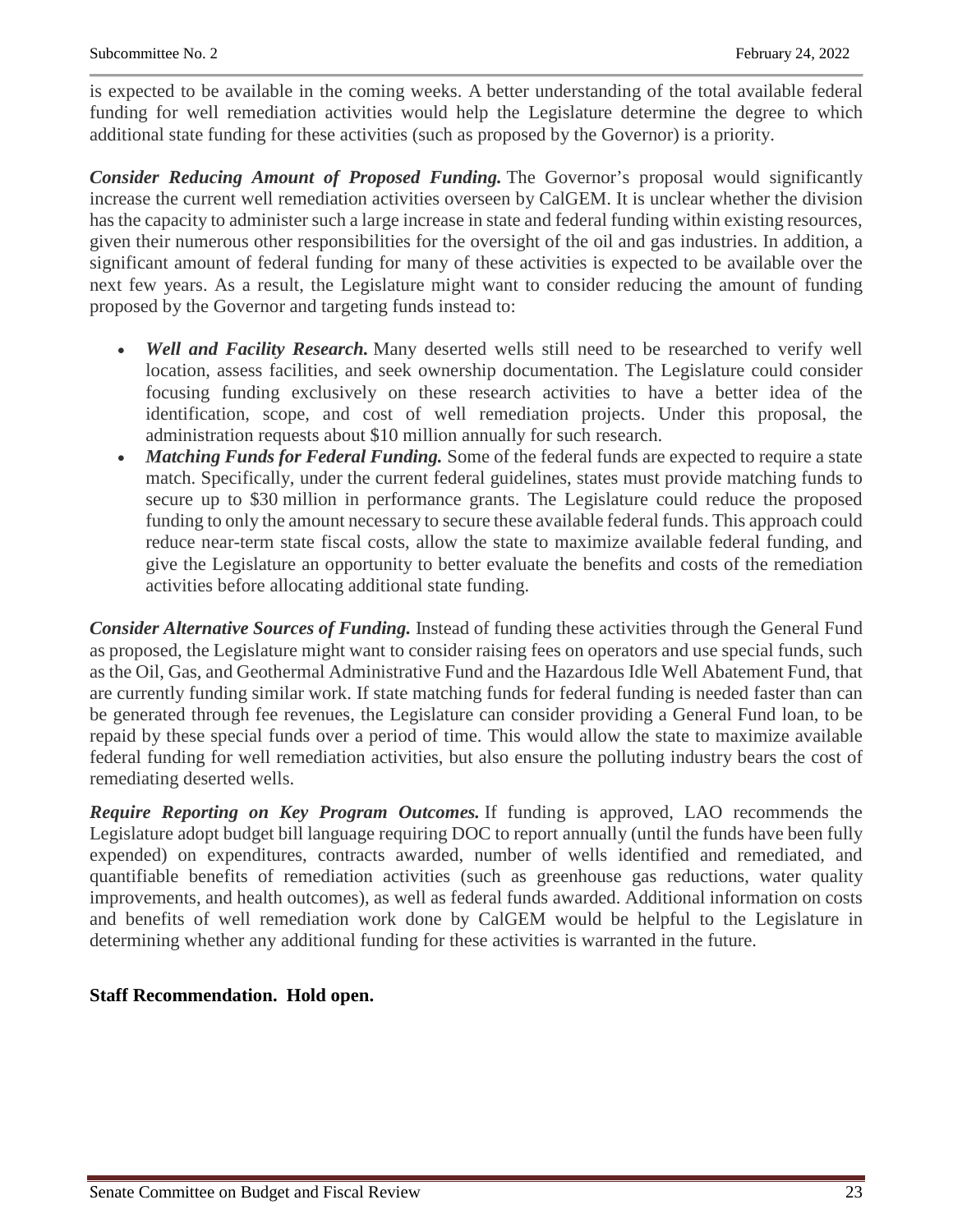### <span id="page-23-0"></span>**3790 DEPARTMENT OF PARKS AND RECREATION (PARKS)**

#### <span id="page-23-1"></span>**Issue 26: California Cultural and Art Installation in Parks Program**

**Governor's Proposal.** The Governor's budget requests a one-time allocation of \$50 million General Fund and seven limited-term positions for a Cultural and Art Installation in Parks program to enhance interpretive efforts in state and local parks. State Parks will partner with other organizations, such as foundations and nonprofits, to provide direct grants to artists to develop art installations in parks throughout California. Art installations will reflect the local cultural heritage and the connectivity to natural resources of state and local parks. The installations are intended to better connect the public with the cultural heritage of regions as well as provide contemporary experiences to visitors.

Art installations include, but are not limited to, the following: sculptures, multimedia such as 3D renderings or visualization, public art, poetry in parks program, paintings, ephemera, cultural performances, and other media.

The department states that this proposal will be revised to eliminate the seven positions.

**Background.** Within the 280 state parks, there are over 150 visitor centers and museums addressing the state's varied cultural and historical heritage. Parks recognizes it has a responsibility to convey accurate and inclusive stories through its exhibits. Parks states that a large majority of the exhibits in these visitor centers and museums portray a one-sided approach to history excluding many other voices and cultures.

Most of the department's visitor centers were built in the 1960s and 1980s, with many of the current exhibits being created during that period. The exhibits portray a Eurocentric view of California history and fail to include multiple viewpoints and stories, which is conveyed through the static artwork, dioramas, and cultural and historical artifacts exhibited.

The department contends that providing a more inclusive narration can be achieved through the recruitment of artists and requisition of art that more accurately reflects California's cultural and historical heritage; and existing museum object that convey an important message or story in an artistic manner for different cultural groups should be considered. Many times, these objects cannot be displayed due to deteriorating condition and conservation is required.

**Staff Comments.** When asked why \$50 million (rather than a greater or lesser amount), Parks responded that "the cost to partner and manage the proposed effort is similar whether the funding is \$25 million (as noted in Alternative #2) or \$50 million as in. The preferred alternative for the proposal. The lesser amount would not be sufficient to address the scale of the needs to both replace outdated, inaccurate and incomplete cultural contexts and create new cultural heritage [and] art installations in state parks and local parks. A higher amount dedicated to the project would always be welcomed, as the needs are significant, but [it is] not practical and realistic to deliver the work within the available funding timelines and staffing."

Parks estimates 200 art installations will be completed with the proposed funding, which is based on identified state parks' needs and anticipation that the number of smaller-scale culture heritage and art project proposal from local parks. The department states that the majority of funding will go to state parks — Parks has the largest number of the state's museums that interpret cultural heritage through art installations in the state. However, the number of local parks expected to receive projects has yet to be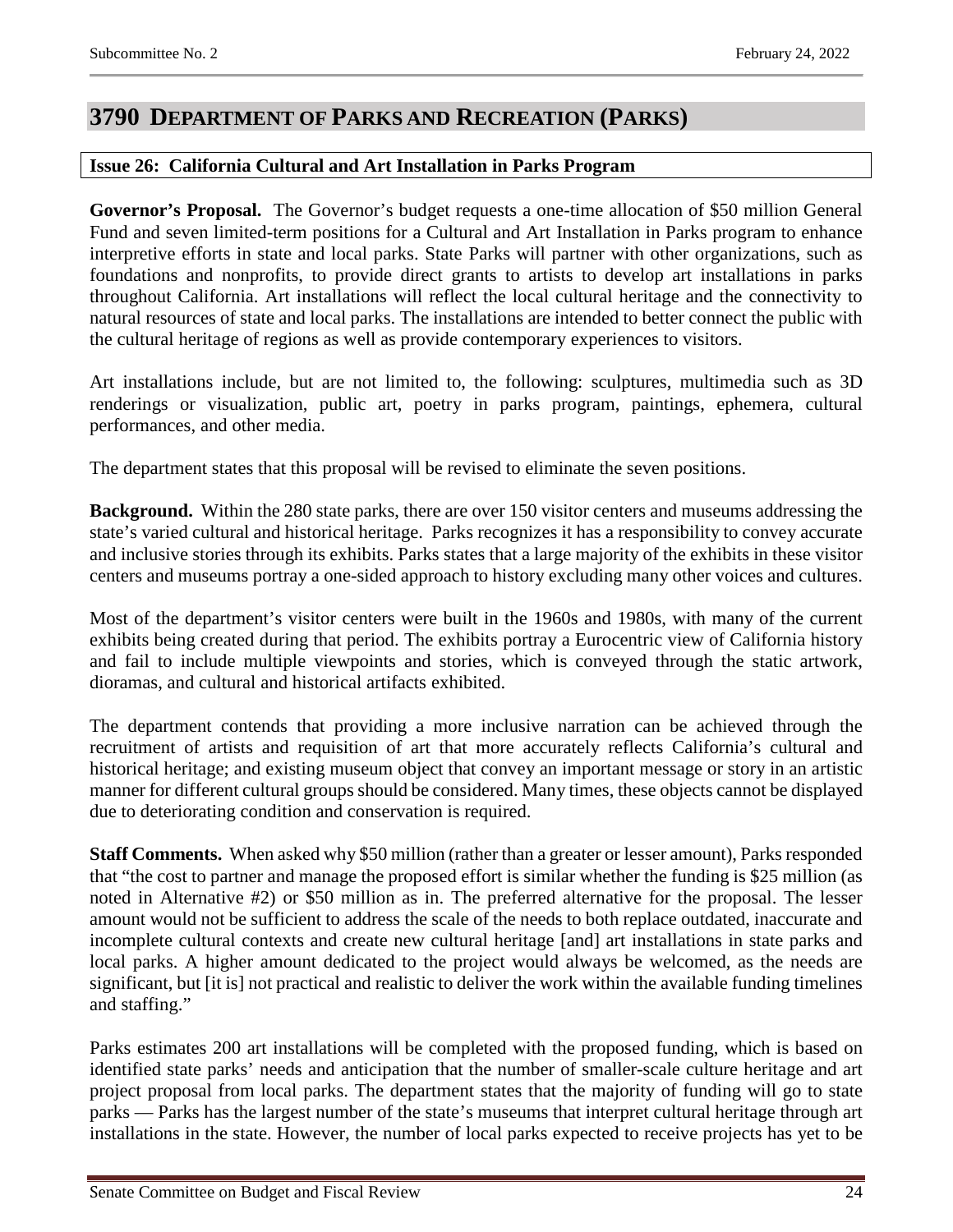determined and will be established with Parks partners during program development and public engagement in developing the criteria for the program

#### **Staff Recommendation. Hold open.**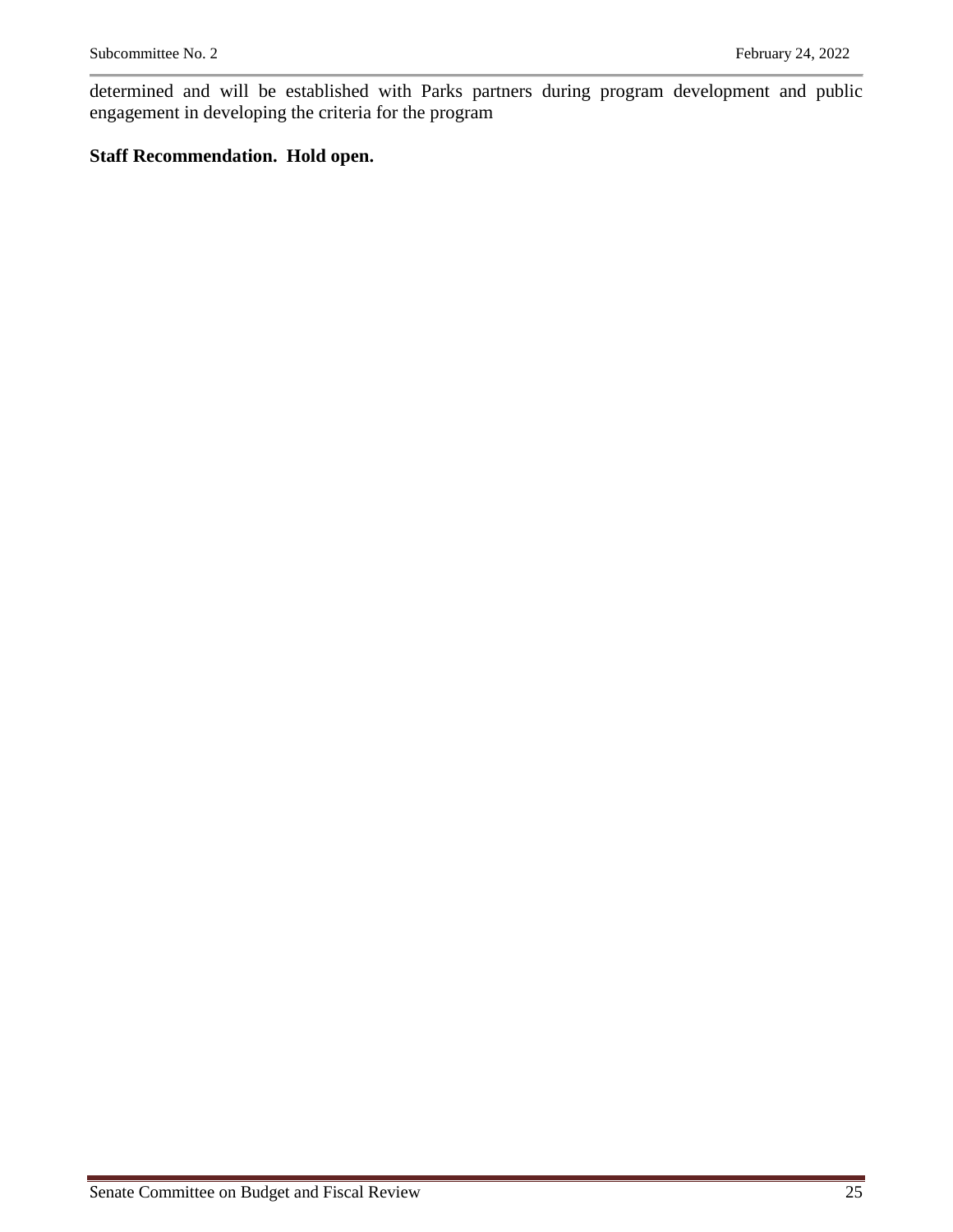#### <span id="page-25-0"></span>**Issue 27: State Parks Future Capital Investment**

**Governor's Proposal.** The Governor's budget requests a \$50 million General Fund transfer to the Natural Resources and Parks Preservation Fund (NRPPF) for future capital outlay projects — potentially for acquisition, preliminary plans, working drawings, or construction to be appropriated in future budget change proposals. The capital outlay projects to be selected are intended to improve visitor experiences, build state park resources and recreational opportunities, foster better connections with under-resourced communities, and address barriers to park access.

The department is currently evaluating its infrastructure needs and will utilize a selection process to identify projects that yield the greatest benefit and best achieve the goals of this funding. Once selected, detailed scope and cost estimates will be developed for consideration by the Legislature though the annual budget process. Subsequent capital outlay appropriations will be proposed from these funds setaside in the NRPPF, as additional funding is needed for future phases. Initial design and scoping funding may be proposed as early as this spring for inclusion in the 2022-23 Budget Act.

Note, this proposal will not impact other funds deposited in the NRPPF for other specific purposes (e.g., California Indian Heritage Center).

While the department could propose funding on a pay-as-you go basis for additional capital outlay projects, the proposed transfer is intended to ensure there are dedicated funds set-aside and available as funding is needed for subsequent project phases. This proposal provides dedicated resources to State Parks in much the same way prior General Obligation (GO) bonds have done. However, instead, this proposal utilizes one-time General Fund revenues in lieu of incurring the extra costs of paying debt service associated with GO bonds.

The impact on the support budget is currently unknown. Support budget impacts will be identified during the project selection process and will be among the factors the Legislature may choose to consider when the Department requests funding for a capital outlay project from these funds in the future.

**Staff Comments.** Parks manages 280 park units, over 340 miles of coastline, 970 miles of lake and river frontage, 15,000 campsites, 5,200 miles of trails, 3,195 historic buildings and mor than 11,000 known prehistoric and historic archaeological sites. More than 68 million people visit these properties annually. The department states that it contains the largest and most diverse recreational, natural, and cultural heritage holdings of any state agency in the nation.

With those properties comes responsibility — Parks has a \$1.2 billion deferred maintenance backlog. The 2021 Budget Act appropriated \$185 million General Fund one-time to support critical, deferred maintenance projects throughout the state park system. The Governor's budget does not propose any new funding for deferred maintenance. If there is not enough funding to provide necessary maintenance for Parks properties currently, does it make sense to expand? What assurances can Parks provide that new, future state parks properties will be adequately maintained?

Also, the \$50 million proposed funding would be transferred to NRPPF for *future* capital investments. Considering the significant backlog of deferred maintenance, would the \$50 million be better spent on repairing *existing* issues on Parks properties now?

#### **Staff Recommendation. Hold open.**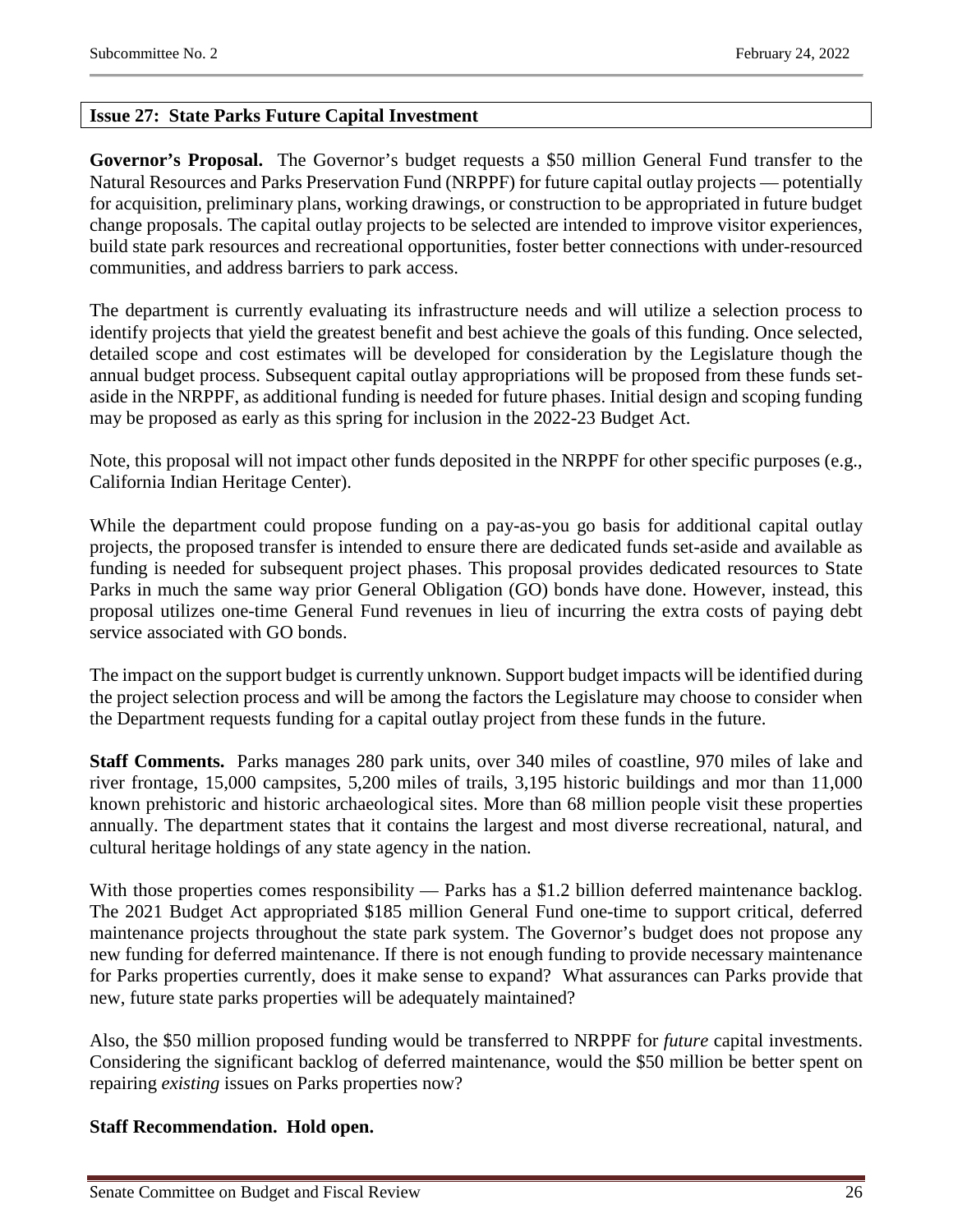#### <span id="page-26-0"></span>**Issue 28: Low-Cost Accommodations Proposals**

**Governor's Proposal.** The Governor's budget requests the following:

**BCP: Pfeiffer Big Sur SP: Low-Cost Alternative Coastal Lodging (Pfeiffer).** a supplemental appropriation of \$326,000 for the working drawings phase and \$1.079 million for the construction phase from State Park Contingent Funds and \$4.693 million from available California Drought, Water, Parks, Climate, Coastal Protection, and Outdoor Access for All Act of 2018 (Proposition 68) for the Pfeiffer Big Sur State Park (SP): Low-Cost Alternative Coastal Lodging project in Monterey County.

This continuing project includes construction of up to 15 new, lower-cost alternative lodging cabins (camping cabins and a combo building) along the coast to enhance visitor experience and increase visitation by non-traditional users within Pfeiffer Big Sur SP. A portion of funds for this project will come from the California Coastal Commission (Commission) as a donation in-lieu of mitigation fees totaling up to \$3.462 million over the next several years.

Total project costs are estimated at \$6.466 million, including preliminary plans (\$190,000), working drawings (\$504,000), and construction (\$5.772 million). The construction amount includes \$5.058 million for the construction contract, \$253,000 for contingency, \$308,000 for architectural and engineering services, \$84,000 for agency retained items, and \$69,000 for other project costs.

The current project schedule estimates preliminary plans began in July 2018 and will be completed in September 2021. The working drawings are estimated to begin in December 2021 and be completed in June 2023. Construction is scheduled to begin in September 2023 and be completed in April 2025.

**BCP: Silver Strand SB: Low-Cost Accommodations.** \$500,000 from California Drought, Water, Parks, Climate, Coastal Protection, and Outdoor Access for All Fund (Proposition 68) bond funds for the preliminary plans phase of the Silver Strand SB: Low-Cost Accommodations project. This new project will allow for the planning and initial development of low-cost accommodations at Silver Strand SB. The project will provide planning, development, construction, operation and maintenance of lowcost accommodations at Silver Strand SB.

Total project costs are estimated at \$6 million, including Preliminary Plans (\$500,000), Working Drawings (\$500,000), and Construction (\$5 million). The current project schedule estimates Preliminary Plans will begin in July 2022 will be completed in December 2023. The Working Drawings are estimated to begin in January 2024 and will be approved in July 2025. Construction is scheduled to begin in September 2025 and will be completed in September 2027.

**Staff Comment.** *Pfeiffer.*The total project cost for Pfeiffer to build 15 low-cost alternative lodging cabins is \$6.466 million, which breaks down to \$431,067 for each cabin. Parks states that there is a base cost of developing the site in preparation to receive the cabins, for items such as utilities, grading, parking, and restroom/shower facility. The nominal cost of adding one more cabin nice this baseline is established is about \$150,000. Since the project is proposing a relatively low number of cabins, the effect of a reduced denominator has more influence on the cost per cabin than the nominal subtraction of cabin cost from the overall sum.

Parks states that upon completion of preliminary plans and during design efforts, additional costs were identified, including efforts to satisfy both flood concerns and local tribal needs. More detailed mapping